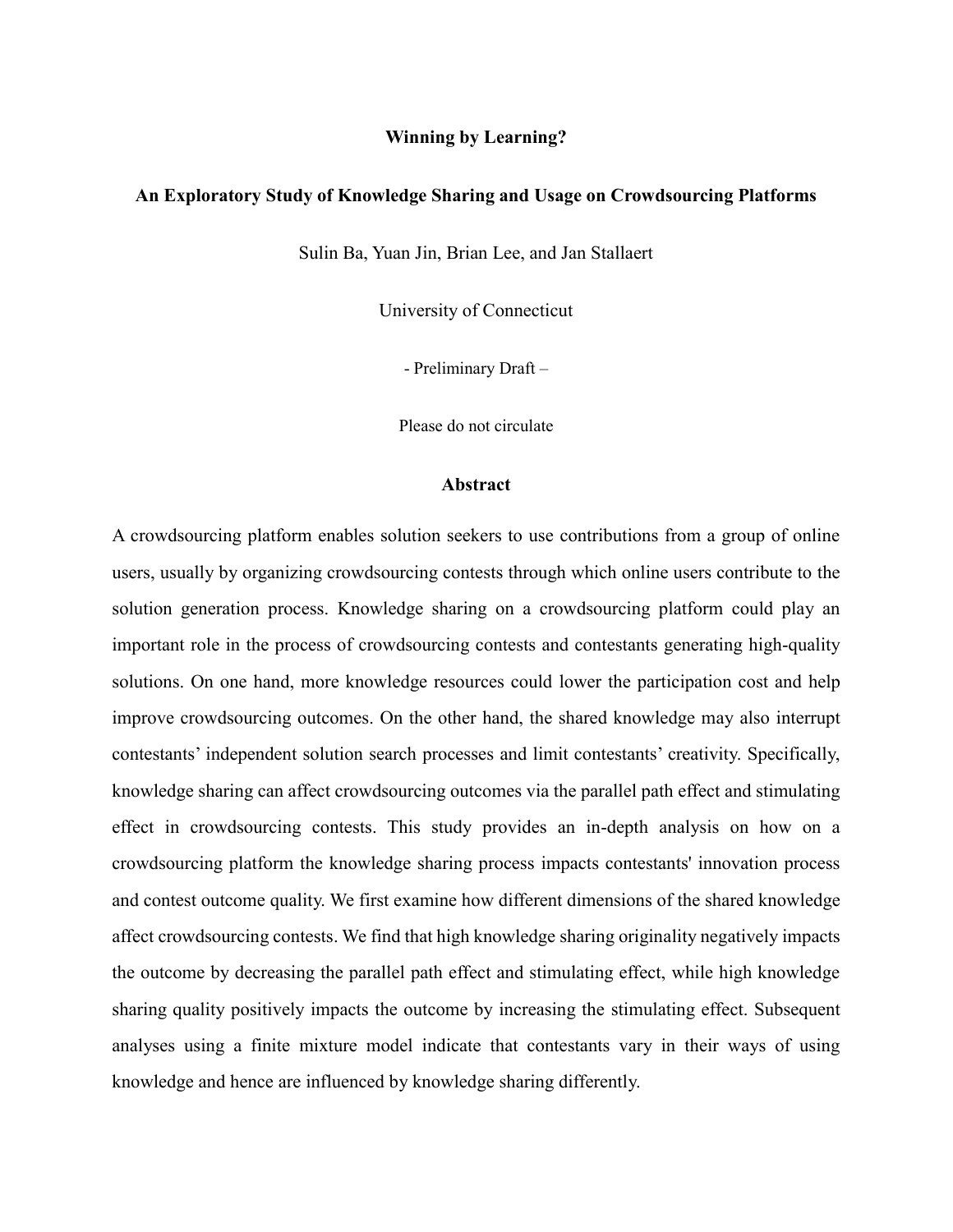## **1. Introduction**

In recent years, crowdsourcing platforms have become increasingly popular among businesses that seek new ideas for their product and technology development. A tournament-based crowdsourcing platform, such as Kaggle and TopCoder, holds crowdsourcing contests to organize a group of online users who provide solutions to the solution seeker. Online users participate in the crowdsourcing contest and search for solutions independently, and solution seekers select the most satisfactory submissions and offer monetary awards to the winners. Contestants in a crowdsourcing contest compete with each other to win the prize, but at the same time the knowledge sharing process on the platform provides a way of community cooperation. For example, people can have discussions and share information in the online forums on these crowdsourcing platforms. In this paper, we investigate how knowledge sharing on the crowdsourcing platforms impacts crowdsourcing contest outcomes and contestant performance.

Knowledge sharing could play an important role in the process of crowdsourcing contests whose basic aim is to look for high-quality ideas and solutions. Knowledge sharing refers to the provision of information and know-how to help or collaborate with others to develop ideas and solve problems (Pulakos et al. 2003, Cummings 2004). The knowledge management literature has shown that knowledge sharing can facilitate new product development and improve firm performance (e.g. Hansen 2002, Arthur and Huntley 2005, Collins and Smith 2006).

Knowledge sharing on crowdsourcing platforms can occur via forum discussions, information exchange among contestants, questions and answers between the seekers and the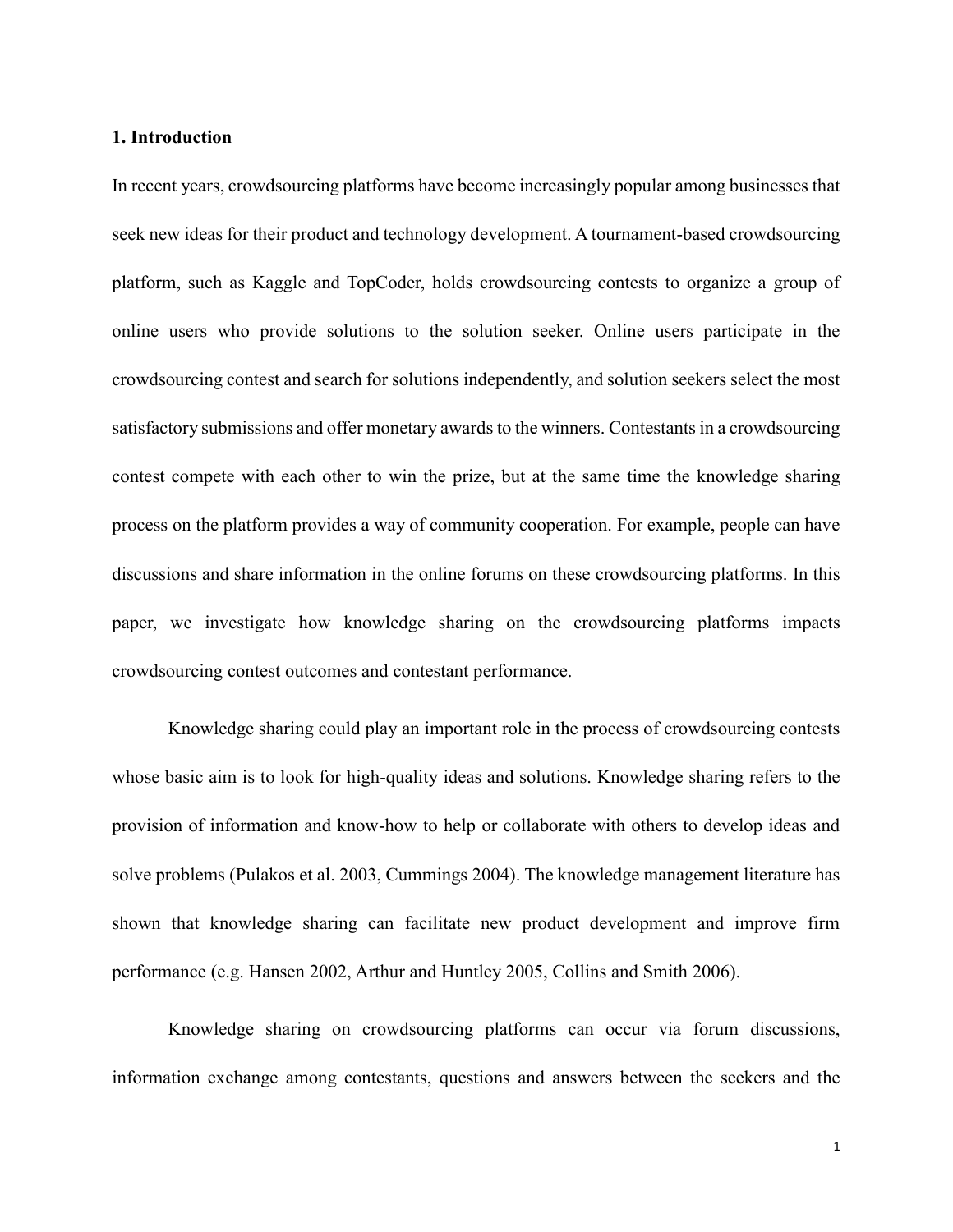contestants, etc. However, for crowdsourcing platforms, the supposed beneficial effect of knowledge sharing might be more nuanced. On one hand, as the knowledge sharing process facilitates information exchange among contestants and provides knowledge resources to lower contestants' participation costs, it can help improve contestant performance and crowdsourcing outcomes. On the other hand, knowledge sharing may also be a burden to both knowledge sharers and recipients if the knowledge is not transferred efficiently (Hendriks 1999), thus distracting contestants from fully focusing on solution development and hurting the crowdsourcing outcome and performance instead.

For instance, Kaggle.com, a predictive modeling crowdsourcing platform on which seekers post their data and solvers write code to produce prediction models, features a type of discussion boards called Kernels where people can share coding scripts associated with a contest. The shared coding scripts are for various purposes such as data cleansing, data visualization and algorithm development. On Kaggle Kernels, the coding languages include Julia, Python, R and SQLite. Figure 1 shows the screenshot of a data visualization script shared for Expedia Hotel Recommendations contest<sup>1</sup>. As the code conveys knowledge directly, sharing coding scripts represents a typical form of knowledge sharing. People may learn from the shared scripts and thus improve their performance, while the other possibility is that the shared scripts distract them and limit their creativity.

 $\overline{a}$ 

<sup>&</sup>lt;sup>1</sup> This contest was held between April 15, 2016 and June 10, 2016. Expedia provided a random selection of logs of customer behavior and challenged contestants to contextualize customer data and predict the likelihood a user will stay at 100 different hotel groups.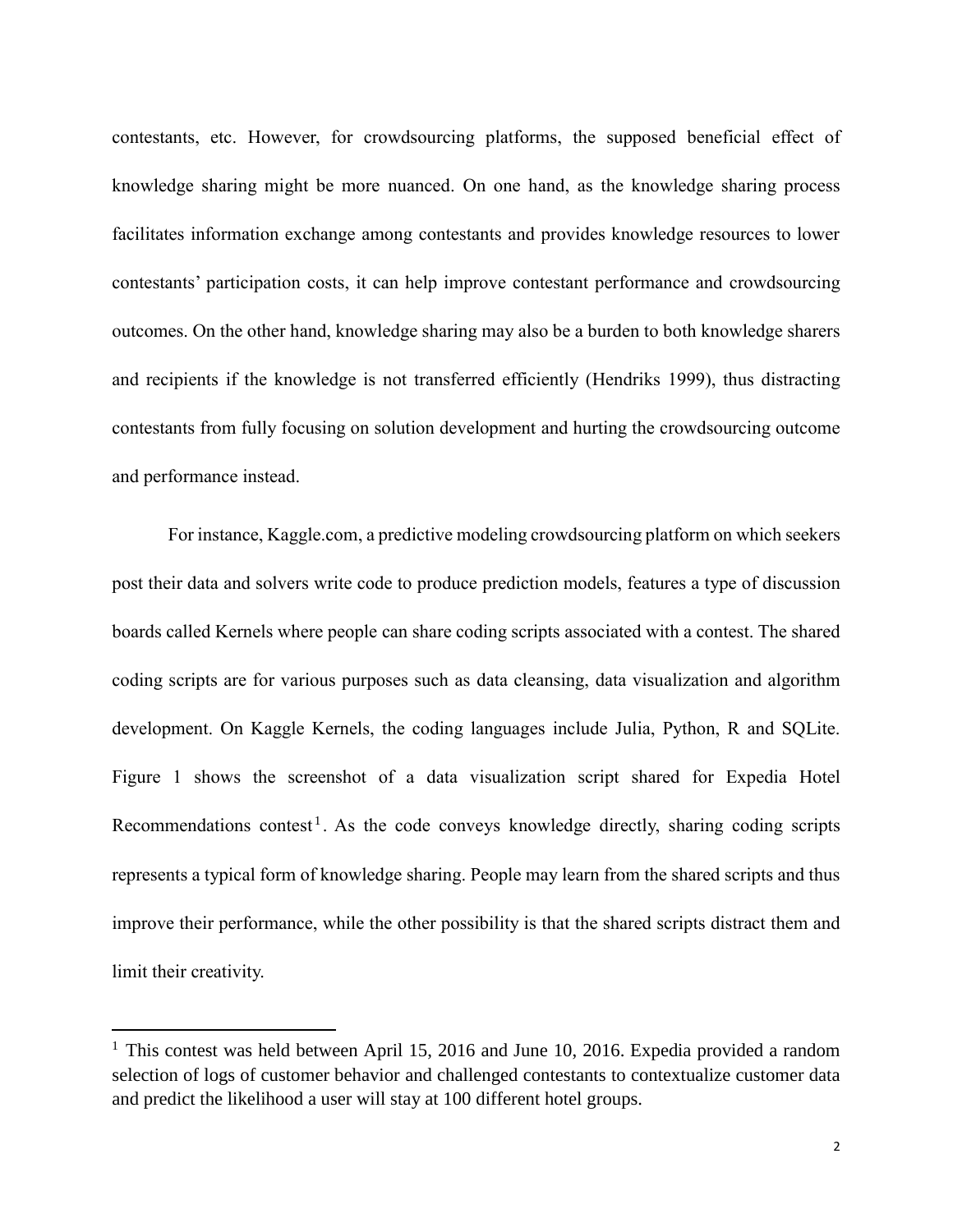

**Figure 1. An Example of Kaggle Scripts**

To dig into how exactly the shared knowledge affects crowdsourcing contests, we need to look at different dimensions of knowledge sharing, as they may have different effects on crowdsourcing outcome and performance. In this study we focus on two dimensions: originality and quality of knowledge sharing. The originality of knowledge sharing refers to how much original knowledge has been shared on the platform, measuring the volume of the new knowledge added. Originality is one of the most important characteristics of knowledge (Ismail Al-Alawi et al. 2007), but in an online setting where users have easy access to the knowledge shared by others, people sometimes choose to develop the already existing knowledge and share the derivative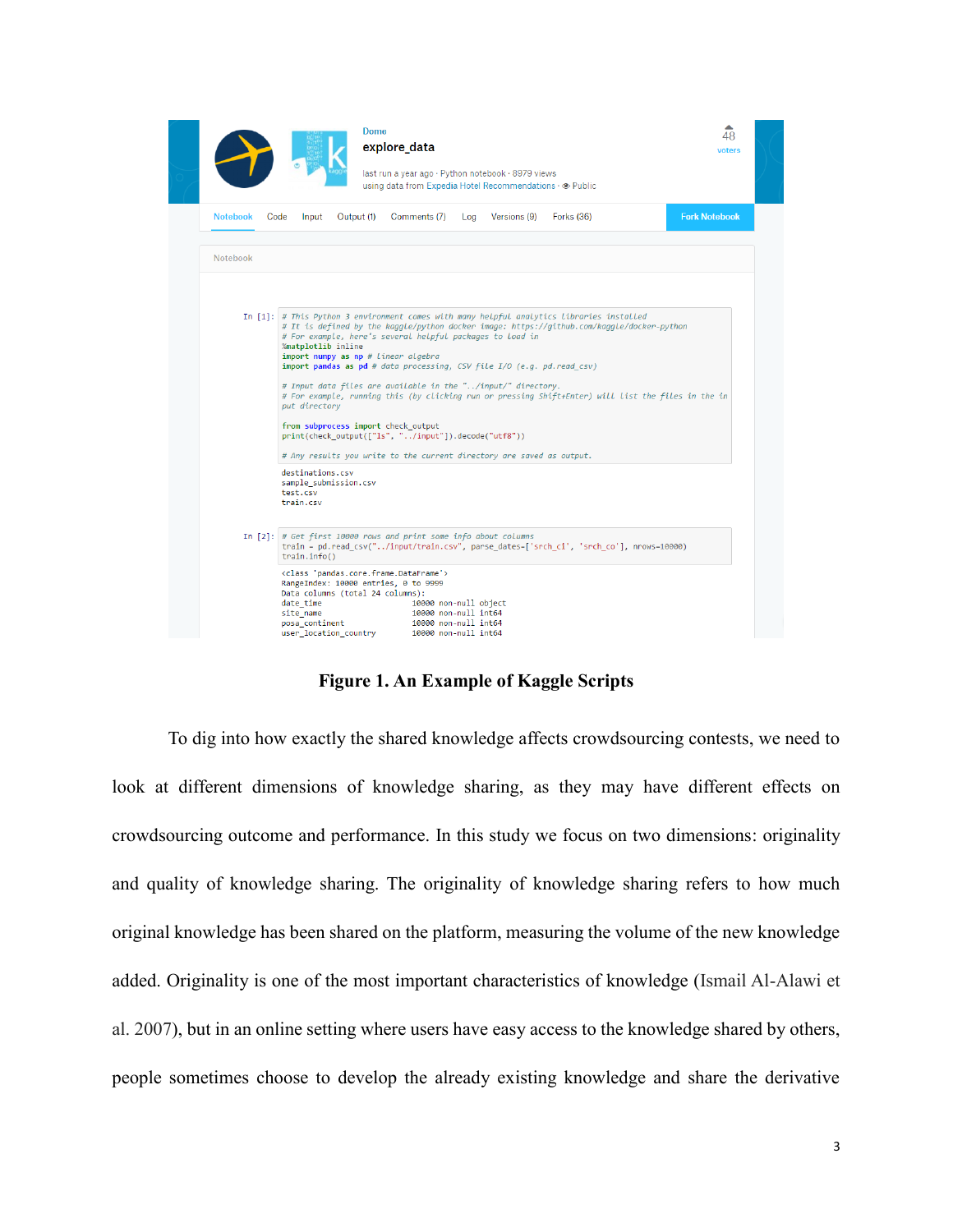knowledge. Compared with the derivative knowledge, original knowledge shared contributes more to the knowledge sharing process as it adds more to the body of the knowledge with completely new ideas and opportunities for future development. So instead of simply including the absolute quantity of the shared knowledge, we use the originality of the shared knowledge to show the volume of overall knowledge contribution. Quality is another critical dimension of knowledge sharing, reflecting the value and usefulness of the knowledge. On a crowdsourcing platform, knowledge sharing can be beneficial or detrimental to the crowdsourcing contests, and the two dimensions (originality and quality) may affect the crowdsourcing outcome and performance in different ways.

Besides the direct impact, knowledge sharing could also influence crowdsourcing contests and contestants indirectly by moderating the parallel path effect and stimulating effect. Prior research has identified the parallel path effect and stimulating effect as key contributing factors for the success of crowdsourcing. The parallel path effect states that more contestants providing independent searches for solutions increases the likelihood of the contest getting a desirable result (Boudreau et al. 2011). The stimulating effect describes a situation where a larger number of participants (i.e., a larger crowd) improves outcomes, as larger tournaments induce higher levels of competition and consequently more effort input from contestants, who want to increase their chance of winning by exerting more effort (Boudreau et al. 2016). Knowledge sharing could moderate the parallel path effect and stimulating effect in crowdsourcing contests. As knowledge sharing may interrupt contestants' independent solution search processes by affecting individuals'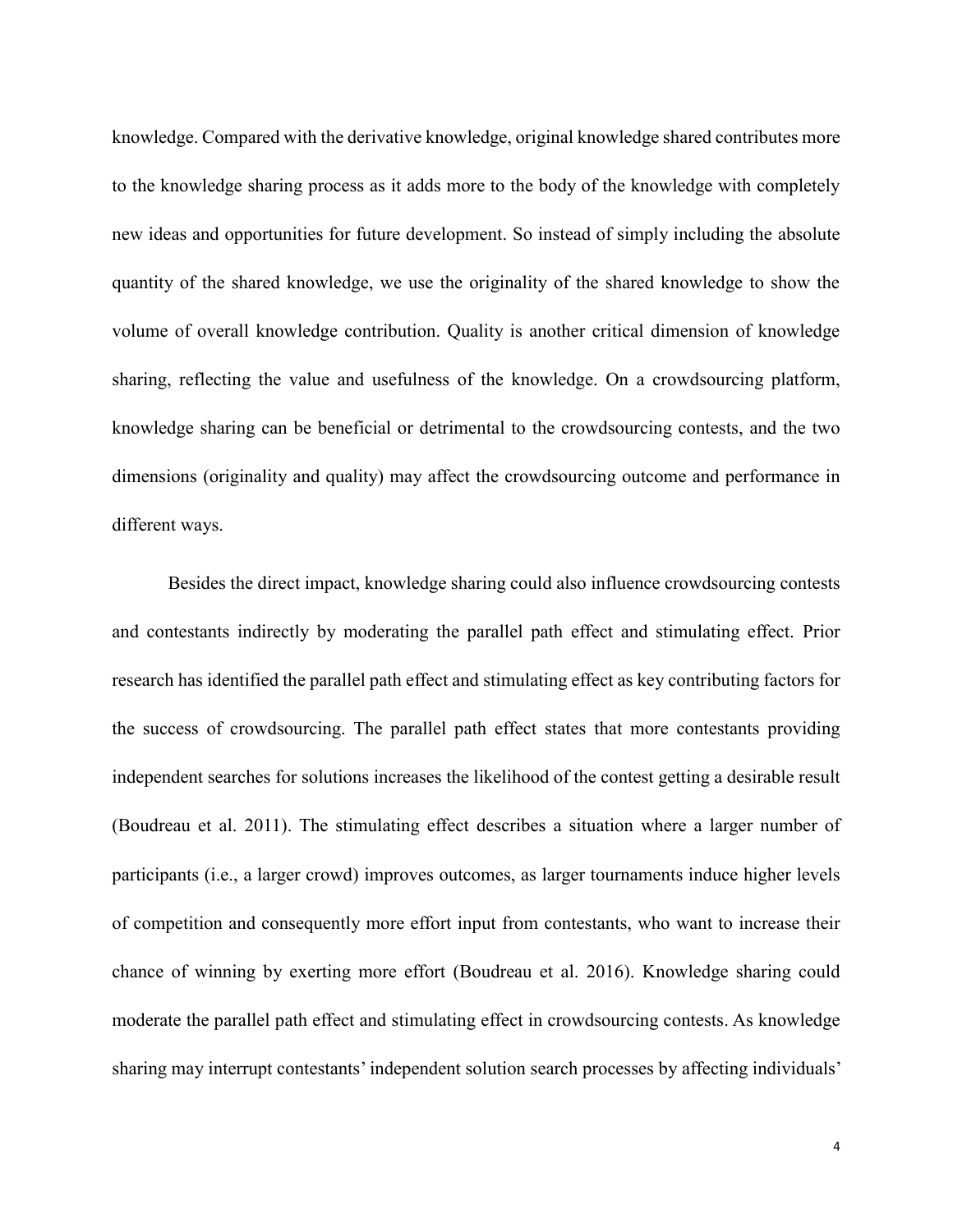idea generation with shared views and methods, it could possibly limit contestants' creativity and hence lower the variability of contestants' idea generation processes. Such lowered variability could decrease the parallel path effect, creating a less extreme value outcome (Terwiesch and Xu 2008). The shared knowledge may also influence contestants' perception of the contest competition so that it can moderate the stimulating effect as well. Understanding the possible interaction between the two effects and knowledge sharing is important for crowdsourcing contests, as knowledge sharing might alter the working mechanisms of crowdsourcing.

In this study, we analyze the impact of knowledge sharing on crowdsourcing contests and contestants in depth. Although knowledge sharing exists on many platforms, the influence and potential contribution of sharing knowledge on crowdsourcing platforms are novel to the literature. Specifically, we address these questions: 1) How do different dimensions (originality and quality) of knowledge sharing influence contestants' innovation progress and the overall crowdsourcing outcome? 2) How does knowledge sharing moderate the parallel path effect and stimulating effect? 3) Does knowledge sharing affect contestants' crowdsourcing performance differently given the contestant heterogeneity?

## **2. Related Literature and Theoretical Background**

This research is mainly related to two streams of literature: crowdsourcing platforms and contests, and knowledge sharing and management. Previous crowdsourcing research has examined what factors determine the success of crowdsourcing contests and the quality of the generated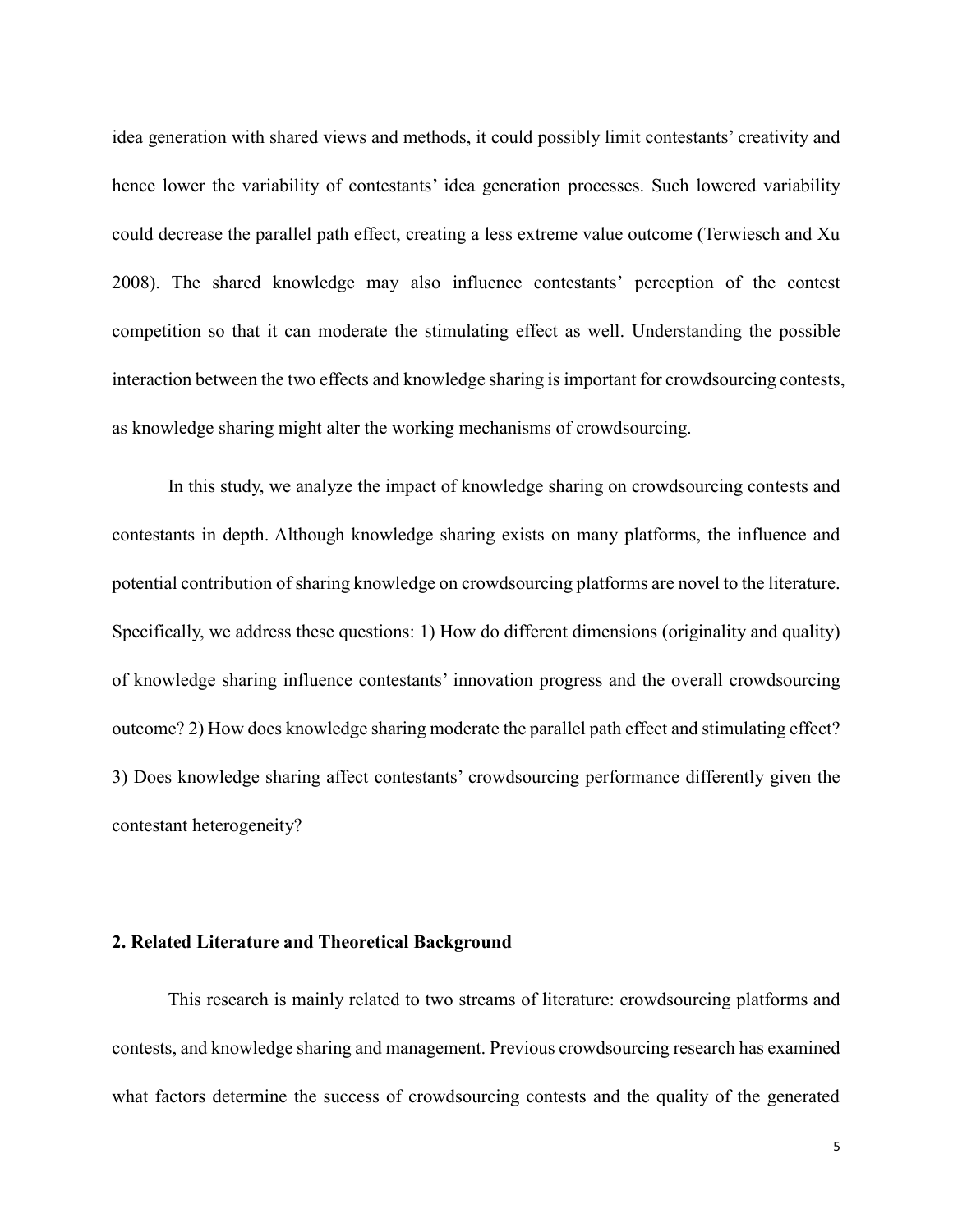solutions. These factors include contest characteristics such as contestants' participation (Terwiesch and Xu 2008, Boudreau et al. 2011, Boudreau et al. 2016) and reward size (Huang et al. 2014), and contestant characteristics such as experience and expertise (Jeppesen and Lakhani 2010, Bayus 2012) and team structures (Dissanayake et al. 2015). However, there is no study that specifically investigates the role of knowledge sharing on a crowdsourcing platform in influencing the contest outcome and contestant performance.

Knowledge sharing is an activity through which people provide information to others in the process of developing ideas or solving problems (Pulakos et al. 2003, Cummings 2004). It can occur via communications with other people, or knowledge documenting and capturing for others (Pulakos et al. 2003, Cummings 2004). The value of knowledge grows when the knowledge is shared: when one shares knowledge with other units, a linear growth occurs as those units gain information; at the same time an exponential growth occurs as the units feed back questions, amplifications and modifications that add further value for the original sender (Quinn et al. 1996, Cabrera and Cabrera 2002).

As such, members of an organization can contribute to knowledge application and amplification, which would add to the organization's competitive advantage, by sharing knowledge (Jackson et al. 2006). Prior research has shown that knowledge sharing helps organizations exploit knowledge-based resources (Cabrera and Cabrera 2005), and is positively related to both organizational performance (such as sales growth, profitability of a new product, and completion speed of product development) and individual performance (e.g., Hansen 2002,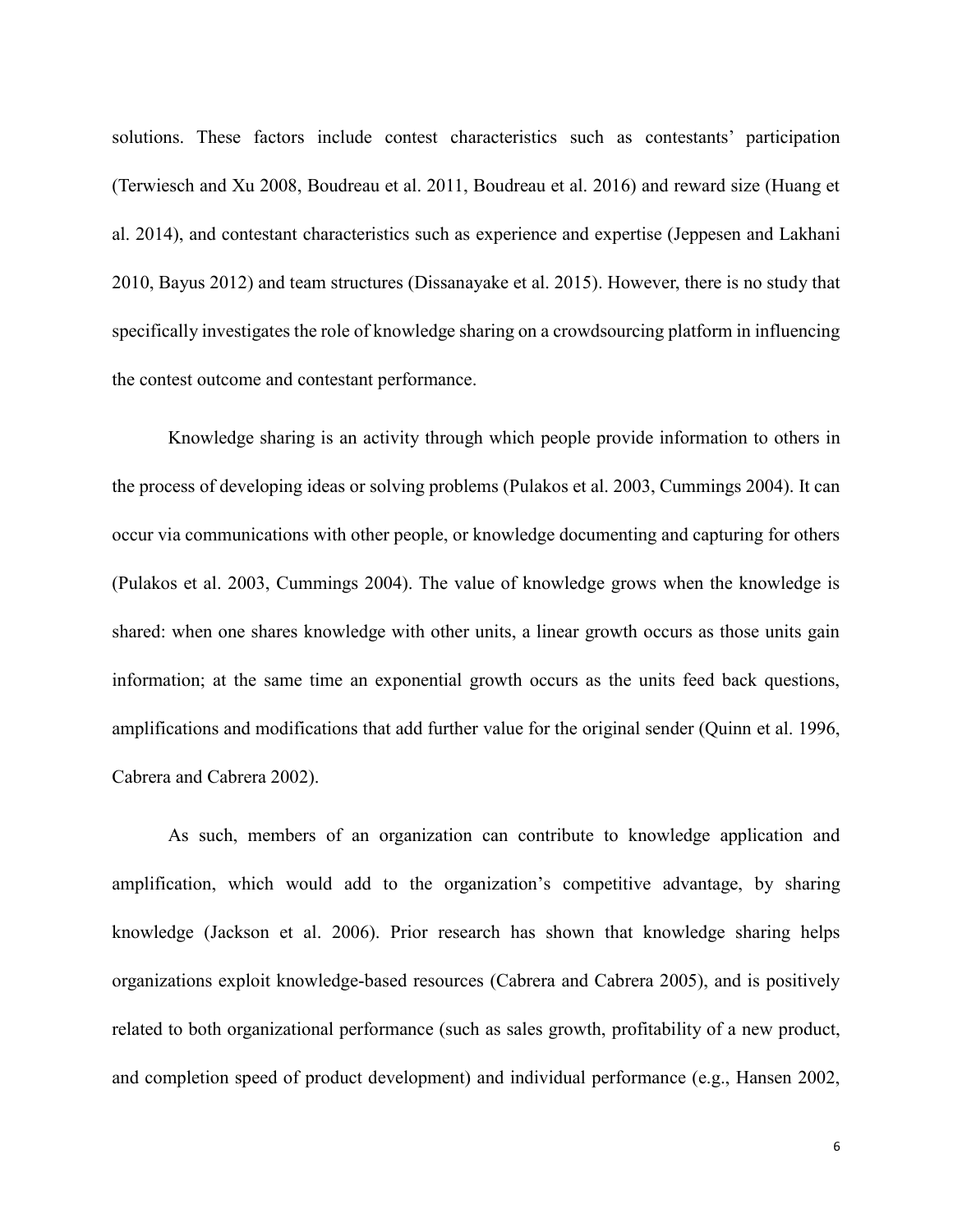Cummings 2004, Arthur and Huntley 2005, Collins and Smith 2006).

However, the impact of knowledge sharing may not always be beneficial. Hendriks (1999) argues that the shared knowledge can be augmented only when people truly learn from each other, and knowledge sharing may prove detrimental if inadequate representations of knowledge are transferred among people. The negative effect of knowledge sharing might be more obvious on crowdsourcing platforms, as within a limited time, contestants are supposed to spend as much effort as possible on working on their own solutions, but participating in and contributing to knowledge sharing could divert the effort. However, even with the possible negative effect, knowledge sharing might still influence crowdsourcing contests in a positive way, since it can facilitate information exchange among contestants and provide knowledge resources to lower contestants' participation costs.

Different dimensions of knowledge sharing may have different effects on crowdsourcing outcomes and contestant performance. Wasko and Faraj (2005) study the motivation behind people voluntarily contributing knowledge and helping others through electronic networks. In their work, the knowledge contribution to an online community is measured by the volume of contribution and the helpfulness of the knowledge. Similarly, in this paper we include the originality and quality of the shared knowledge as the focal dimensions. Originality shows the volume of new knowledge shared on the platform. Quality reflects the value and usefulness of the shared knowledge on the platform.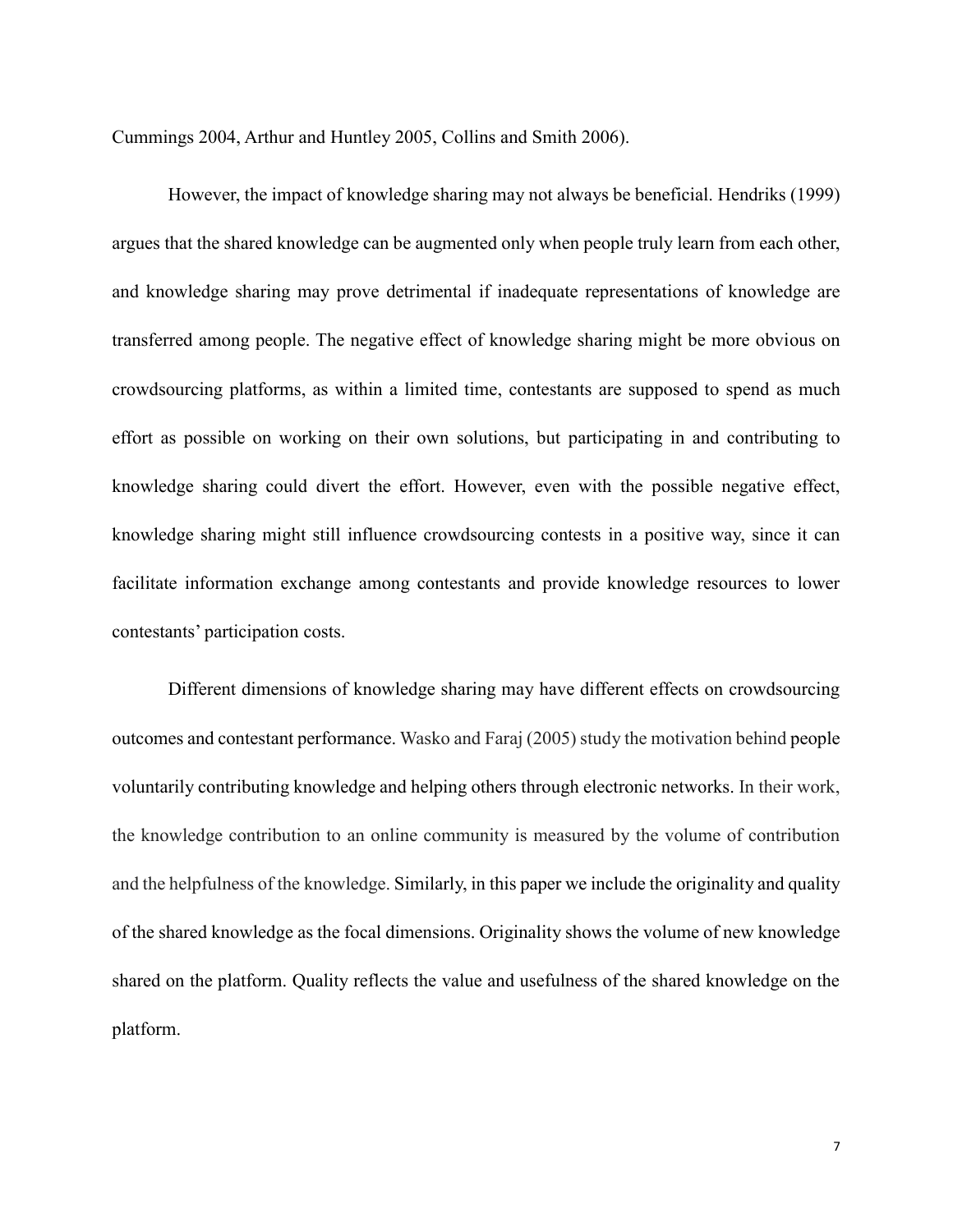## **2.1 Moderating Role of Knowledge Sharing**

Knowledge sharing could moderate the parallel path effect and stimulating effect, which are two important factors contributing to the success of crowdsourcing contests. The parallel path effect states that when there are more submitted solutions (i.e., more independent solution searches) from contestants, the chance of the contest getting a desirable result will increase (Boudreau et al. 2011). If we view each submission from contestants as a random "draw" from an underlying distribution of possible quality of outcomes, more submissions would lead to a greater chance of uncovering an extreme value outcome (Boudreau et al. 2011). The contest seeks submissions of the highest quality, so with a higher chance of getting an extreme value outcome, its final outcome would likely have a higher quality.

The stimulating effect describes a situation where an increase in the number of participants (i.e., crowd size) improves outcomes, as the high competition level would stimulate contestants, especially the high-ability ones, to exert more effort so as to increase their winning probability (Boudreau et al. 2016). Boudreau et al. (2016) find that contestants' average performance declines as the competition - measured by the number of competitors - increases in a contest. However, their result also shows that the competition has different effects on contestants of different types. For the contestants of low ability, whether the competition is intense or not does not really affect their performance, but the competition would affect the performance of medium-ability contestants negatively. This is because for these contestants whose ability is not sufficiently high, a more intense competition would signal a lower chance for them to win, resulting in these contestants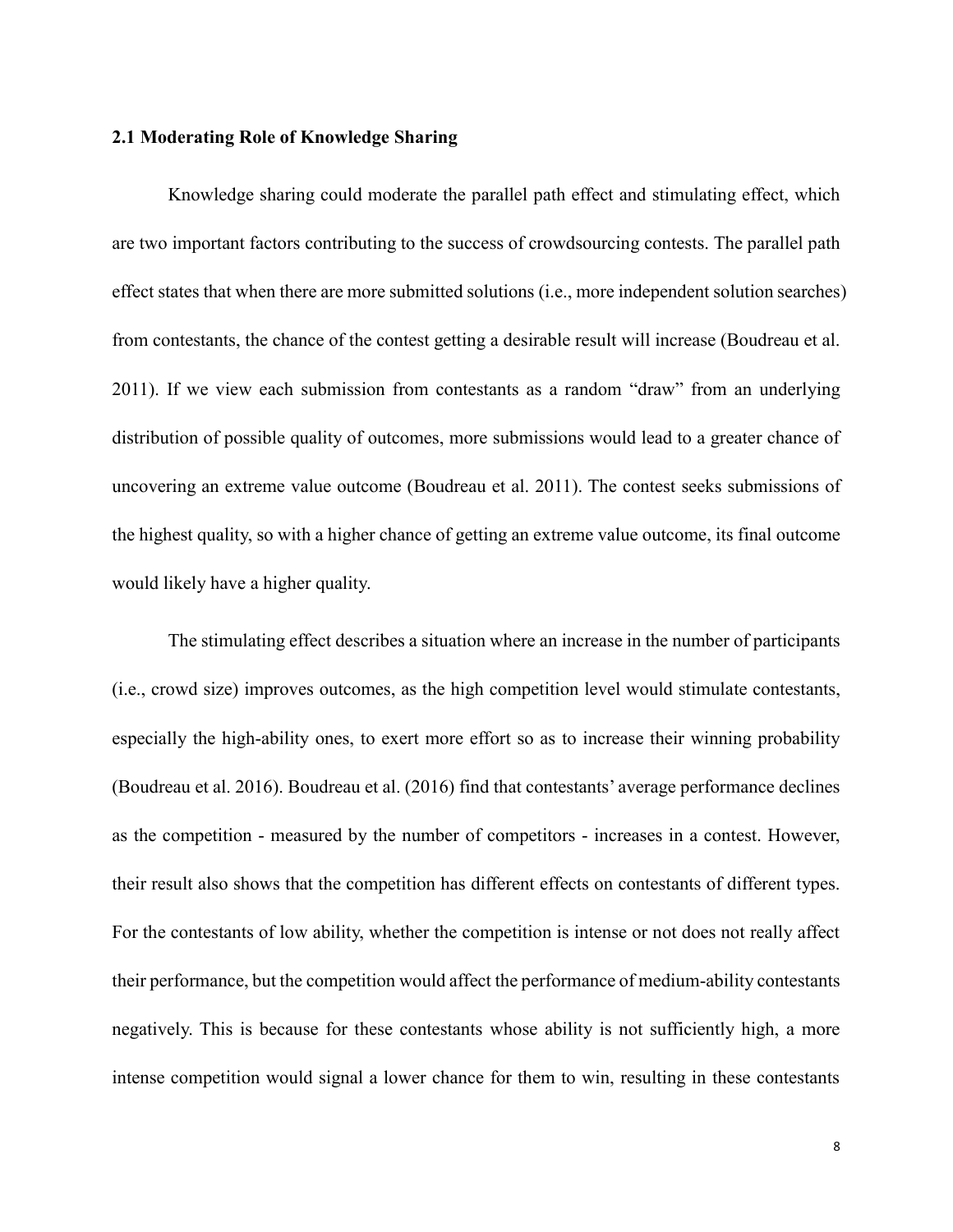exerting less effort which leads to worse performance. But for the contestants with sufficiently high ability, the competition would do the opposite: the negative effect would then decline to even become positive for the contestants of very high ability, because these contestants would obtain more motivation to pay effort when they face stronger competition so as to increase their chance of winning.

As indicated by the parallel path effect, if there are more independent innovation attempts, the likelihood of getting a high-quality outcome would be higher (Boudreau et al. 2011). That is, the higher the submission variability, the stronger the parallel path effect. Knowledge sharing, as it may interrupt the independent solution search process and lower the variability, could reduce the parallel path effect. Yet there is another possibility: the shared knowledge would save contestants' initial set-up time and enhance their solution searching efficiency, thus lead to more diverse submissions as contestants now have more time to fully develop their ideas. This could help increase the parallel path effect. The stimulating effect is measured by the crowd size in a contest and mainly works on high-ability contestants (List et al. 2014, Boudreau et al. 2016). Knowledge sharing could amplify this effect, because more shared knowledge (especially high-quality shared knowledge) observed by a contestant would make the contestant perceive a higher possibility of his/her competitors getting improved. Combined with the competition reflected by the crowd size, this perceived possibility can motivate contestants to exert even more effort to outrun other contestants who benefit from knowledge sharing. But at the same time, knowledge sharing may bring distractions to contestants. Even though contestants increase effort input, they would place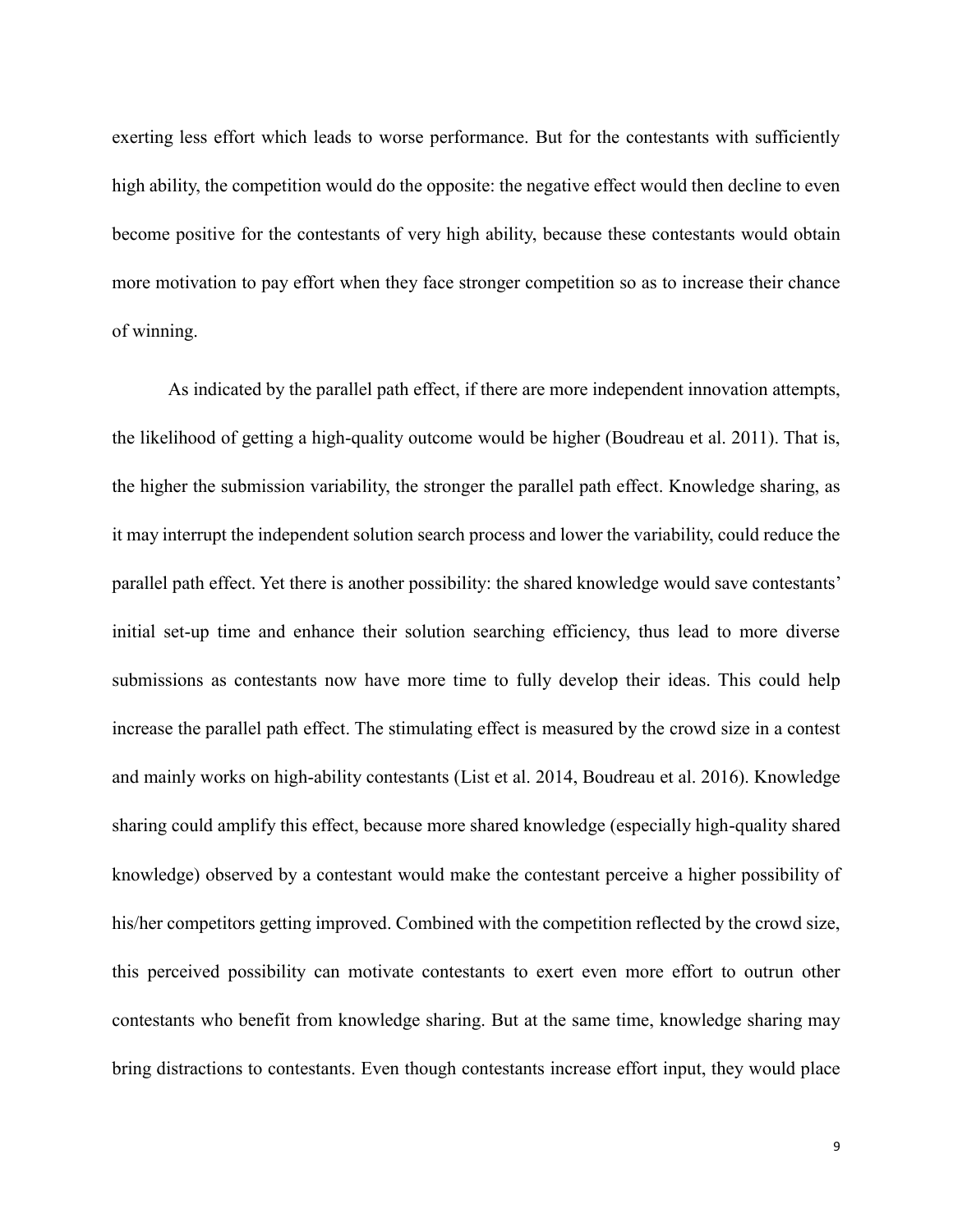some of the increased effort on trying to absorb the shared knowledge (which may not work or fit the contestant's own way of solving the problem after all) instead of working on their own solutions, leading to an attenuated stimulating effect. Also, if the competition indicated by the combination of knowledge sharing and large crowd size appears to be overwhelming for even high-ability contestants, the stimulating effect would be reduced with contestants losing incentives to exert more effort.

## **2.2 Contest-level Model**

Both high originality and high quality of knowledge sharing on crowdsourcing platforms could affect crowdsourcing contest outcomes, and we would like to examine whether they have direct influence on the contest outcome and if they do, whether the impact is positive or negative.

As discussed in § 2.1, both the parallel path effect and stimulating effect could be moderated by knowledge sharing. So we also examine how exactly knowledge sharing moderates the two effects and hence indirectly affects crowdsourcing outcomes.

Figure 2 summarizes the contest-level model.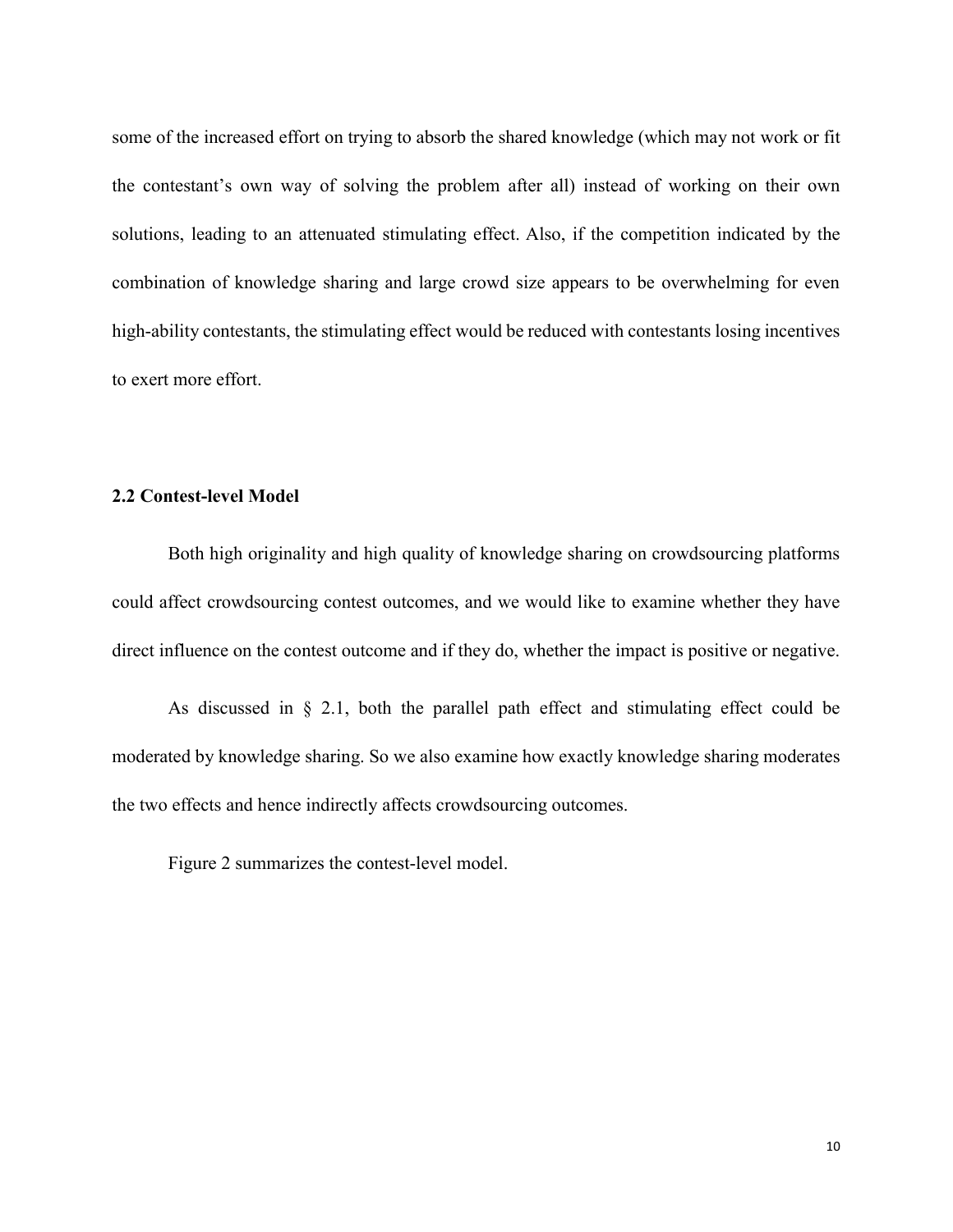

**Figure 2. Contest-level Model** 

# **2.3 Contestant-level Model**

Although knowledge sharing may influence the contest outcome by affecting contestants' behavior and performance, the impact of knowledge sharing on contestants is not necessarily identical to that on contests. The existence of parallel path effect may amplify the effect of knowledge sharing on the variability of submitted solutions, leading to a possible inconsistency between the effect on contestant performance and the effect on contest outcomes. At the same time, as contestants may use or learn from the shared knowledge in different ways, knowledge sharing could also have different influence on different types of contestants. With different types of contestants performing in and contributing to the contest differently, the way of knowledge sharing influencing a contestant's performance can be different from it affecting the overall contest outcome.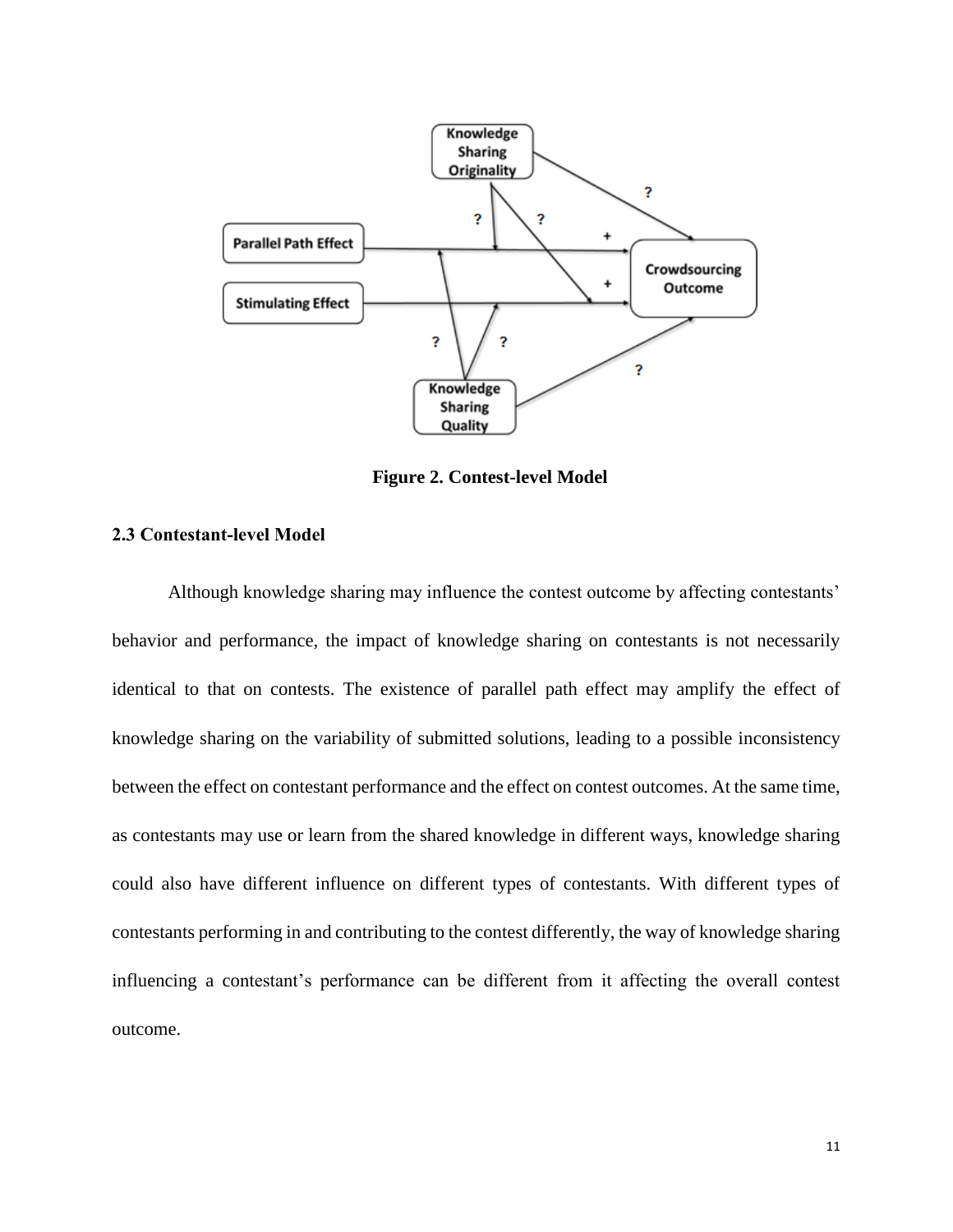In addition to the contest-level model, we also examine the correlation between knowledge sharing and contestants' crowdsourcing performance with a contestant-level model, in which the two dimensions of knowledge sharing could influence a contestant's performance and moderate the stimulating effect<sup>2</sup>.

Figure 3 summarizes the contestant-level model.



**Figure 3. Contestant-level Model** 

# **3. Research Context**

 $\overline{a}$ 

In this study, we carry out our analysis using an archival data set from Kaggle. Founded in 2010, Kaggle is a platform for predictive modeling and analytics crowdsourcing contests. In Kaggle contests, companies and researchers post their data, and statisticians and data miners from all over the world compete to produce the best models. As of May 2016, Kaggle had over 536,000

<sup>&</sup>lt;sup>2</sup> Parallel path effect is associated with the variability of all contestants' submissions, so it does not work on individual contestants.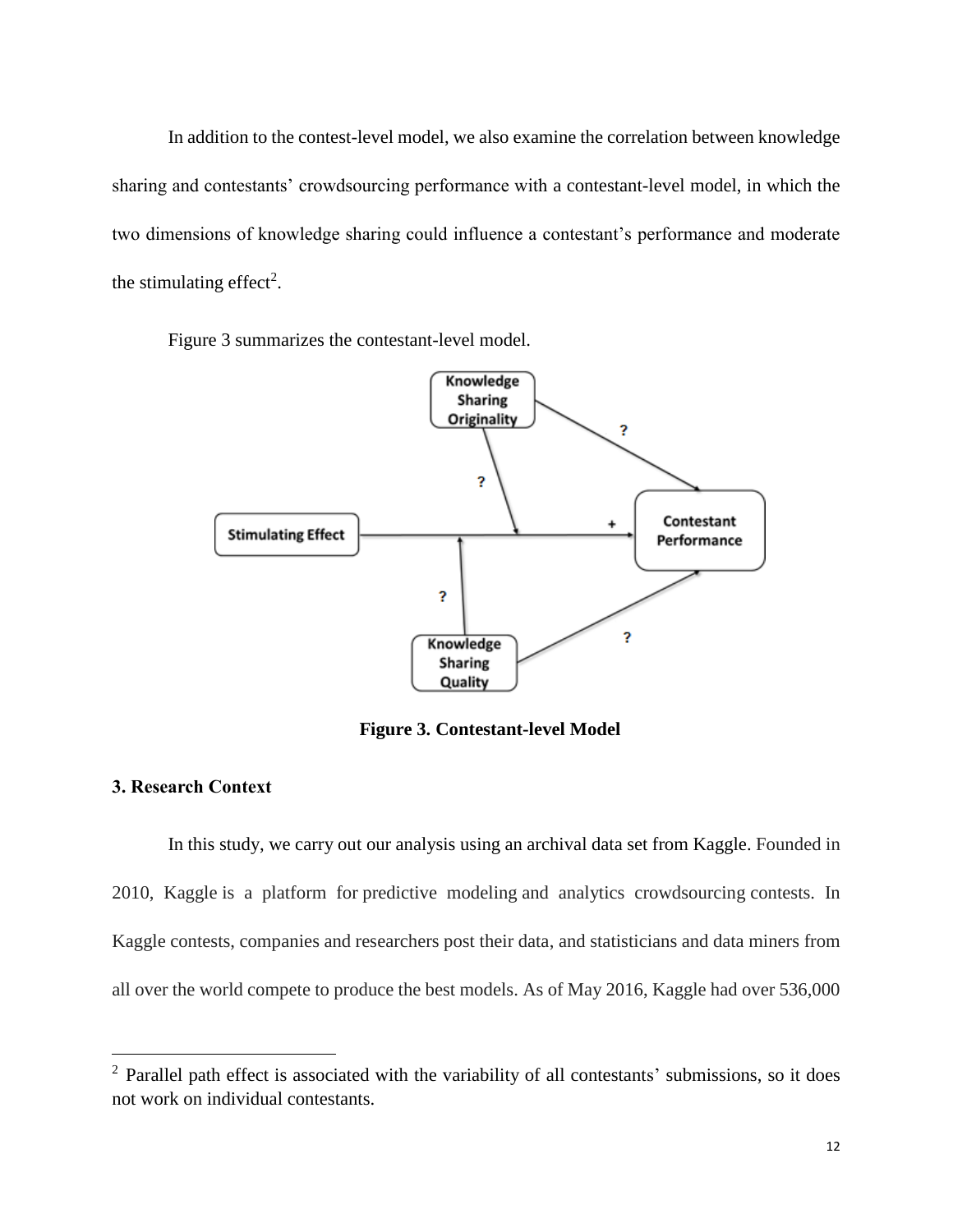registered users from 194 countries, forming the largest and most diverse data community in the world. Kaggle contests regularly attract over a thousand teams and individuals. To find the best models, the solution seeker first prepares the data and a description of the problem, and the platform will then release the problem as a contest to public. Kaggle members can participate in the contest and become contestants. Contestants experiment with different techniques and compete against each other to produce the best models. They can submit multiple entries and get scored for each entry before a contest ends. At the end of the contest, they select one or multiple submissions for the final evaluation. Among these final submissions, one or several are chosen to be the ultimate contest winner(s). For most competitions, submitted entries are scored immediately based on their predictive accuracy and summarized on a live leaderboard. Kaggle also enables a feature called Kernels, which allows users to write, run, and publicly share their code on the platform.

Our sample consists of 25 contests that were held between May 15, 2014 and April 15, 2016 and enabled script sharing feature. Table 1 shows the summary statistics for the contests in our sample.

|                                  | Mean      | Std. Dev  | Min   | Median | Max     |
|----------------------------------|-----------|-----------|-------|--------|---------|
| No. of Contestants               | 1,557.76  | 1,191.73  | 316   | 1,256  | 5,022   |
| No. of Valid Submitted Solutions | 26,769.48 | 23,613.73 | 1,049 | 23,239 | 93,558  |
| Award Size (in dollar)           | 25,860    | 21,801.31 | 250   | 25,000 | 100,000 |
| Contest Length (in day)          | 69.6      | 18.88     | 38    | 66     | 126     |
| No. of Scripts                   | 758.04    | 577.40    |       | 668    | 2,351   |

**Table 1. Contest Summary Statistics (N=25)**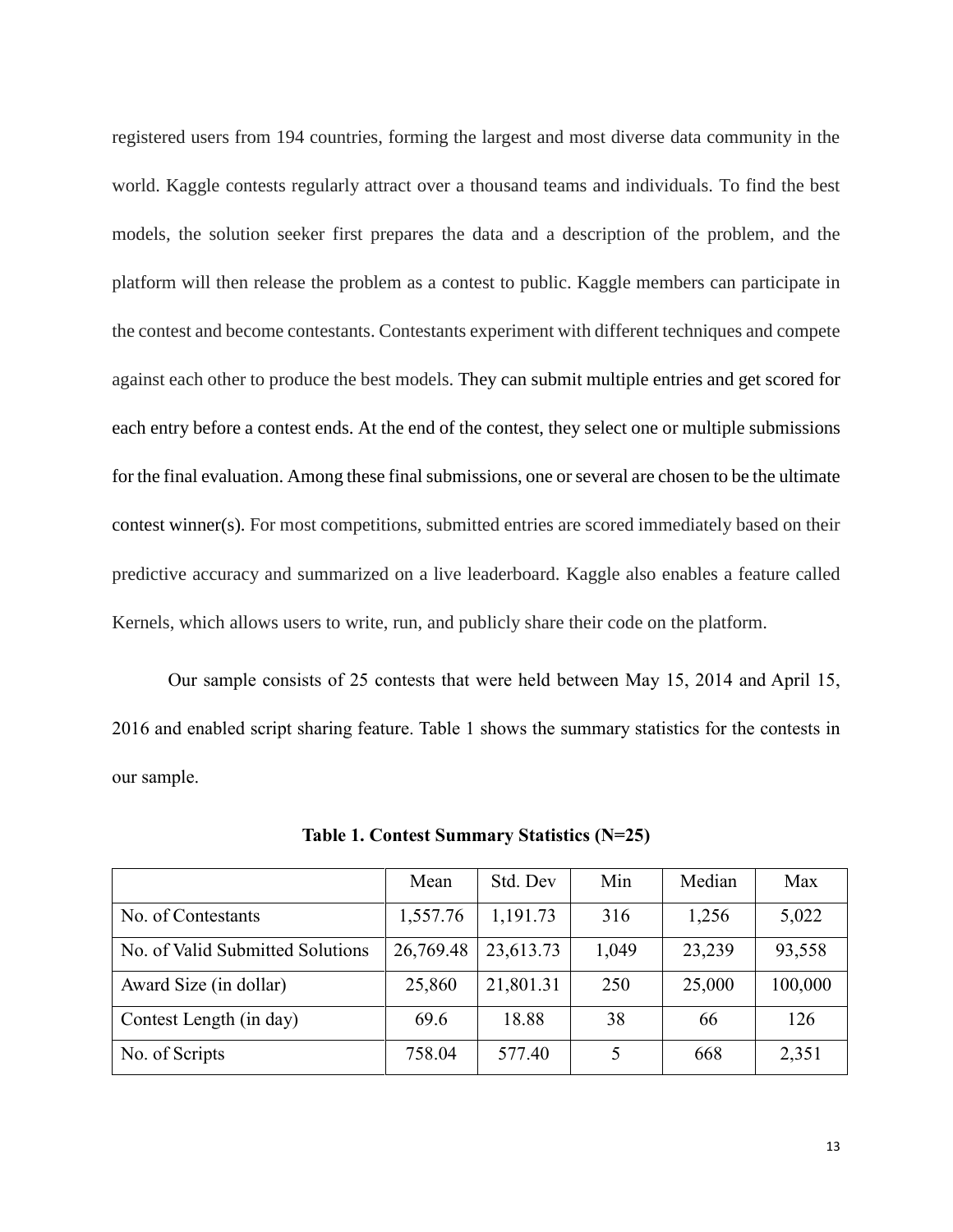## **4. Contest-level Analysis**

 $\overline{a}$ 

Using Kaggle data, we examine how knowledge sharing influences the crowdsourcing contest outcome directly and indirectly via the parallel path effect and stimulating effect.

To measure the originality and quality of knowledge sharing, we use the Kernels information associated with the contests as indicators. Kernels on Kaggle is a special discussion board where Kaggle members can post scripts and methods related to each contest. Members can also vote for and comment on a script, and the number of votes for a script can reflect the quality of this script. In the data set, we also have information on whether a script cites another script<sup>3</sup>. If a script has not cited any other script, we call it an original script. We use script originality instead of script quantity (i.e., how many scripts, including both the original and derivative ones, have been shared) because on Kaggle Kernels usually a derivative script makes only minor changes to the original script, and hence it is the original scripts that really add to the body of the shared knowledge. If a script scores in the top 5% in terms of the adjusted number of votes<sup>4</sup> it has received in total, we call that script a high-vote script. We use the ratio of the number of original scripts to the number of all scripts  $(O_{i,t-1})$  created on or before contest day  $t-1$  to show the originality of the shared knowledge for contest *j* on day *t*, and the ratio of the number of high-vote scripts to the number of all scripts  $(Q_{j,t-1})$  created on or before contest day  $t-1$  to show the quality of the

<sup>&</sup>lt;sup>3</sup> On Kaggle, using and citing an existing script can be done by a function called "fork". The data show whether a script forks (cites) another script and if it does, which script it forks.

<sup>&</sup>lt;sup>4</sup> We divide the absolute number of votes by the number of views the script has received to adjust the number of votes.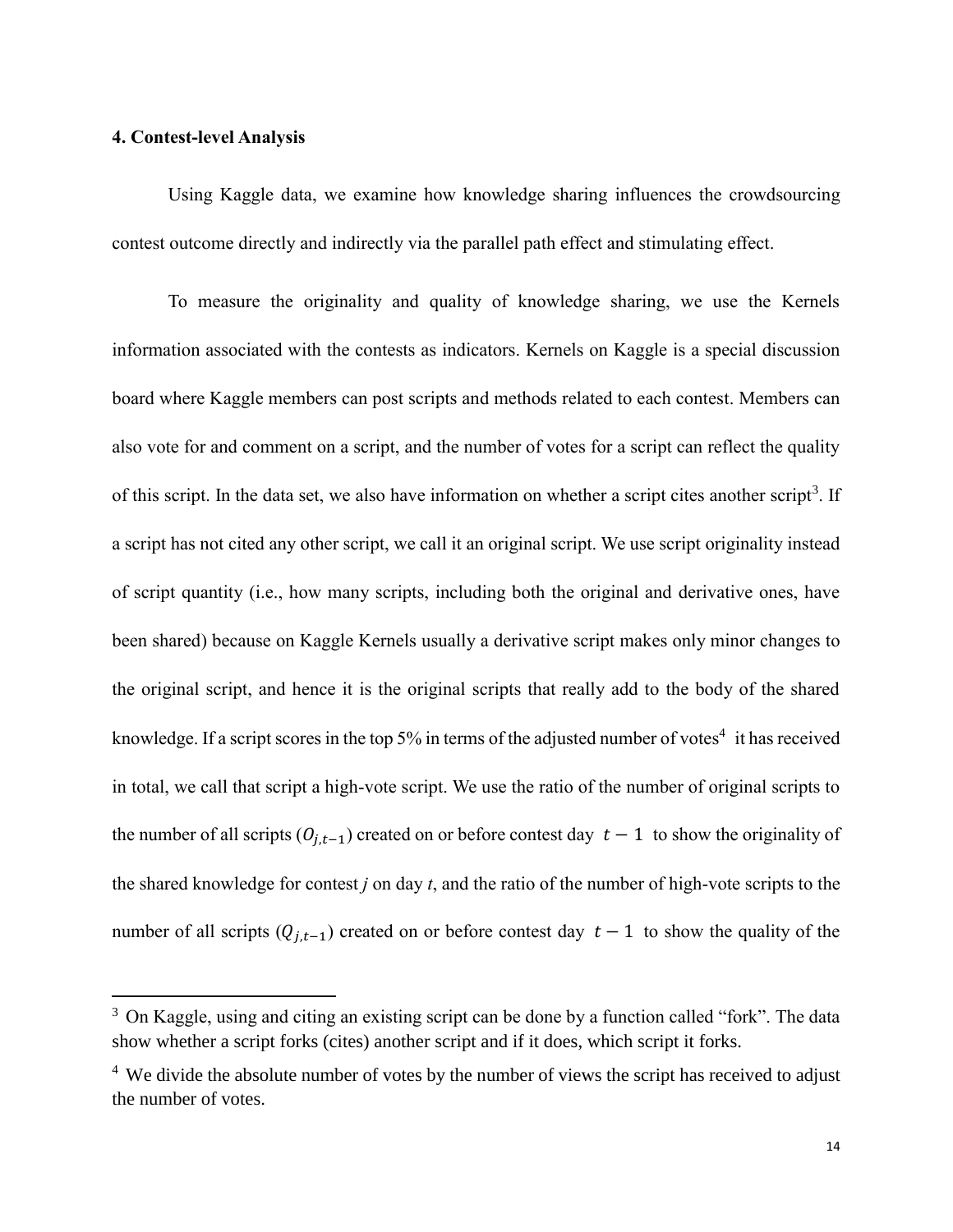shared knowledge for contest *j* on day *t*.

We include the total number of teams that have participated in the contest on or before contest day  $t - 1$  (TTeam<sub>it-1</sub>) to show the overall crowd size, which reflects the extent of the stimulating effect (List et al. 2014, Boudreau et al. 2016). We use the submission volume to measure the parallel path effect ( $STeam_{it}$ ). Instead of the number of teams that submit entries on contest day *t,* we use the ratio of this number to the total number of teams that have participated in the contest on or before contest day  $t - 1$ , to get rid of the possible correlation between the number of submitting teams and the total number of participating teams (if there are more participating teams, the number of submitting teams would probably be larger too).

To understand the effects of knowledge sharing on the outcome of the contests, in the contest-level analysis we use the maximum standardized private score ( $Score_{jt}^{max}$ ) as the dependent variable to measure the best outcome quality from a contest on a specific day. Kaggle provides two sets of scores as feedback to contestants' submissions. When submissions are made during the course of a contest, contestants receive public scores as a feedback; at the end of the contest, contestants select one or multiple entries as their final submissions, and receive a private score for each submission as the final evaluation. Compared with the public score, the private score is a more reliable indicator of the submission quality as it is usually calculated based on a larger test set and is used for final evaluation and winner decision. We standardize the private scores to make submissions across contests comparable. Maximum standardized private score is the maximum among all entries for contest *j* that are submitted on day *t*.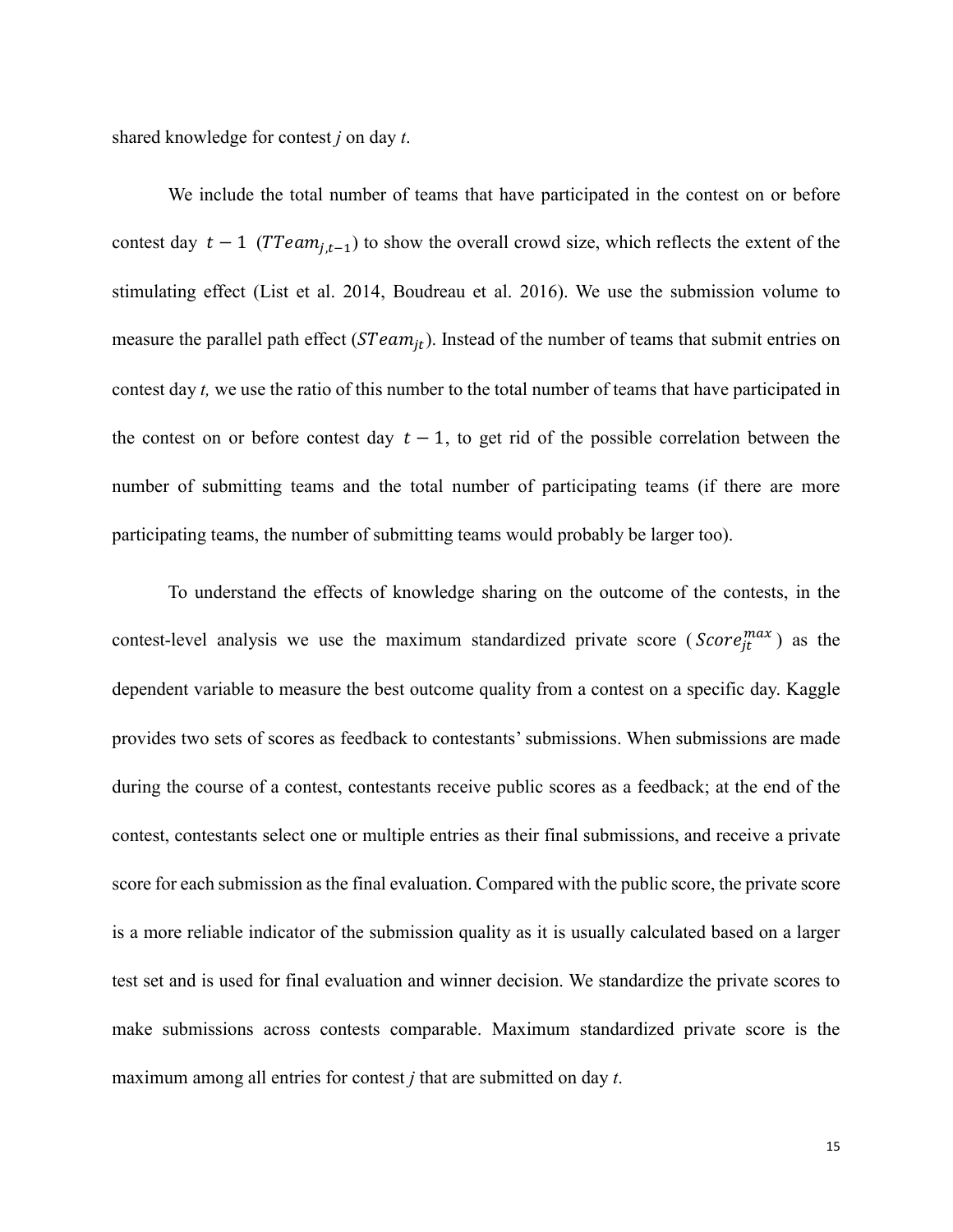Furthermore, we also want to examine how knowledge sharing influences the average solution quality and the submission variability. So we use the average standardized private score (Score<sub>jt</sub><sup>avg</sup>) on contest day *t* and the standard deviation of standardized private scores (Score<sub>jt</sub><sup>std</sup>) on contest day *t* as the dependent variables in the other two specifications.

To control the natural learning process of the crowd over time, we include the progress variable  $P_{jt}$  of contest *j* on contest day  $t (P_{jt} = \frac{t}{Total Model}$  $\frac{c}{Total\ No. of\ Contest\ Days}$ . We also include the total number of scripts  $(S_{j,t-1})$  created on or before contest day  $t-1$  as a control variable. Fixed effects for contest *j*  $(\eta_j)$  are included to control for the heterogeneity of the contests.  $\varepsilon_{jt}$  is the idiosyncratic error for contest *j* and day *t*.

Except for the progress variable  $P_{it}$ , all other variables are log transformed because they are skewed. And all knowledge sharing variables  $(0_{j,t-1}, 0_{j,t-1},$  and  $S_{j,t-1})$ , the submission volume ( $STeam_{jt}$ ) and the crowd size ( $TTeam_{j,t-1}$ ) variables are centered on their means. The contest-level model examines the correlation between the crowdsourcing outcome from a contest and the knowledge sharing variables.

$$
Score_{jt} = \beta_1 O_{j,t-1} + \beta_2 Q_{j,t-1} + \beta_3 Steam_{jt} + \beta_4 T Team_{j,t-1} + \beta_5 O_{j,t-1} \times S Team_{jt} + \beta_6 O_{j,t-1}
$$
  
×  $TTeam_{j,t-1} + \beta_7 Q_{j,t-1} \times S Team_{jt} + \beta_8 Q_{j,t-1} \times T Team_{j,t-1} + \beta_9 P_{jt}$   
+  $\beta_{10} S_{j,t-1} + \eta_j + \varepsilon_{jt}$ 

In the contest-level analysis, we have three specifications to examine the effect of knowledge sharing on the contest best outcome, the average solution quality and the solution variability respectively. The results are provided in Table 2. The model in Column (1), as our main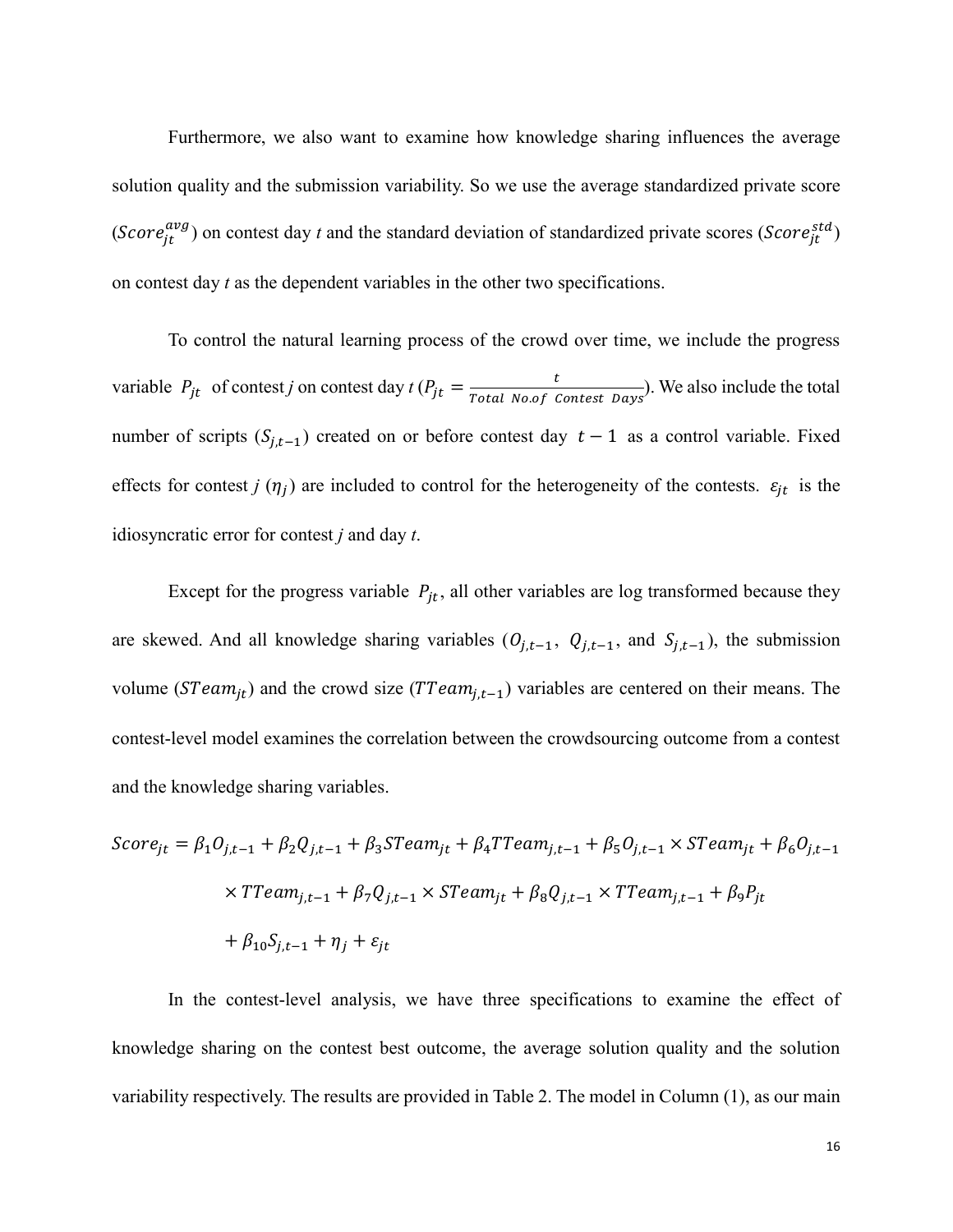model, shows how knowledge sharing affects the daily maximum score and moderates the parallel path effect and stimulating effect. Column (2) and (3) further check the effect of knowledge sharing on average solution quality and submission variability.

| Dependent Variable               | Max. Score           | Avg. Score           | Std Dev. Score       |
|----------------------------------|----------------------|----------------------|----------------------|
| $(Score_{it})$                   | $(Score^{max}_{it})$ | $(Score_{jt}^{avg})$ | $(Score^{std}_{it})$ |
| Shared Knowledge Originality     | $-0.001$             | $-0.021$             | $0.494**$            |
| $(0_{i,t-1})$                    | (0.026)              | (0.037)              | (0.176)              |
| Shared Knowledge Quality         | $-0.010$             | $-0.003$             | $-0.525*$            |
| $(Q_{i,t-1})$                    | (0.026)              | (0.030)              | (0.294)              |
| <b>Submission Volume</b>         | $0.043*$             | 0.026                | $0.318**$            |
| $(STeam_{it})$                   | (0.022)              | (0.019)              | (0.141)              |
| Crowd Size                       | $0.010**$            | $0.014**$            | $0.045**$            |
| $(TTeam_{i,t-1})$                | (0.004)              | (0.005)              | (0.022)              |
| $O_{i,t-1} \times STeam_{it}$    | $-0.218***$          | $-0.076$             | $-2.797***$          |
|                                  | (0.076)              | (0.151)              | (0.882)              |
| $O_{i,t-1} \times TTeam_{i,t-1}$ | $-0.029**$           | $-0.022$             | $-0.271***$          |
|                                  | (0.013)              | (0.018)              | (0.083)              |
| $Q_{i,t-1} \times STeam_{it}$    | 0.236                | 0.089                | 4.092**              |
|                                  | (0.139)              | (0.180)              | (1.488)              |
| $Q_{i,t-1} \times TTeam_{i,t-1}$ | $0.042**$            | 0.005                | $0.462***$           |
|                                  | (0.020)              | (0.021)              | (0.137)              |
| <b>Learning Progress</b>         | 0.003                | $-0.002$             | 0.025                |
| $(P_{it})$                       | (0.008)              | (0.012)              | (0.043)              |
| No. of All Scripts               | 0.002                | $0.007**$            | $-0.031**$           |
| $(S_{j,t-1})$                    | (0.002)              | (0.003)              | (0.014)              |
| # Observations                   | 1,691                | 1,691                | 1,691                |

**Table 2. Contest-level Results**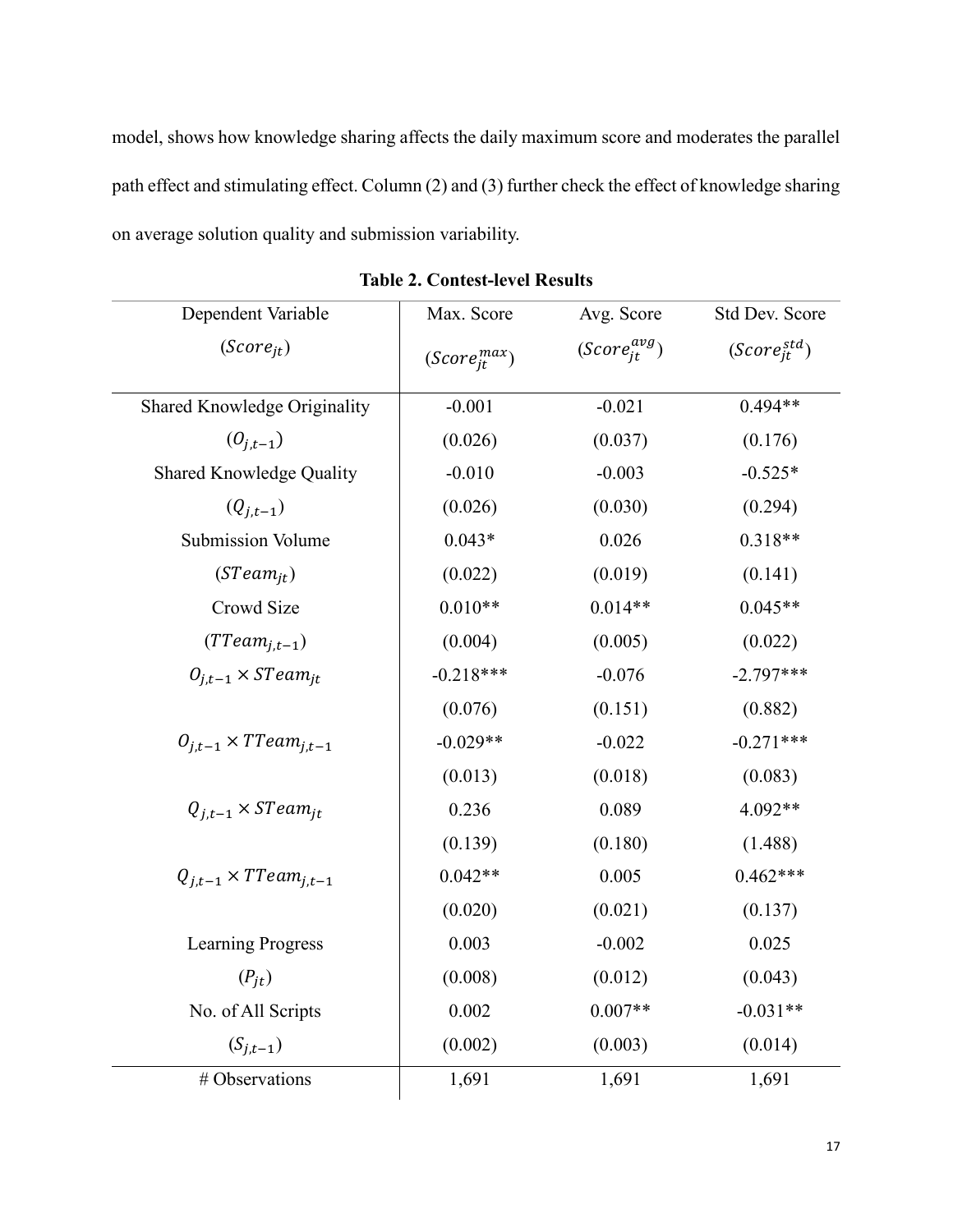| $#$ Contests         | ب ک   | ر ب   | ر_    |
|----------------------|-------|-------|-------|
| $\mathbf{D}^2$<br>17 | 0.792 | 0.411 | 0.191 |

\*\*\* indicates p-value <  $0.01$ , \*\* indicates p-value <  $0.05$ , \* indicates p-value <  $0.1$ 

As indicated by Column (1), the main effects of both knowledge sharing dimensions are not significant, but both dimensions show significant moderating effect on the parallel path effect or stimulating effect. High originality of the shared knowledge will decrease both the parallel path effect and stimulating effect, and high quality of the shared knowledge will increase the stimulating effect. This indicates that a large volume of knowledge sharing will negatively affect outcomes by reducing the parallel path effect and stimulating effect. One possible explanation is that with a large knowledge sharing volume, there is a higher chance that a contestant essentially changes or even abandons his/her own idea according to a shared script, leading to an interrupted solution search process and a decreased parallel path effect. Also, a large volume of knowledge sharing consumes a lot of contestants' effort that should have been otherwise spent on solution search. At the same time, it shows contestants' active and committed participation in the contest, which, combined with a large crowd size, signals such an intense competition that dilutes contestants' incentives to improve their performance, leading to a weakened stimulating effect. High quality of the shared knowledge, on the other hand, amplifies the stimulating effect, indicating the highquality knowledge only works positively on the crowdsourcing contest when the crowd is sufficiently large and diverse.

The net effect of knowledge sharing is mainly determined by the indirect effect via the parallel path effect and stimulating effect. We find that the high originality of knowledge sharing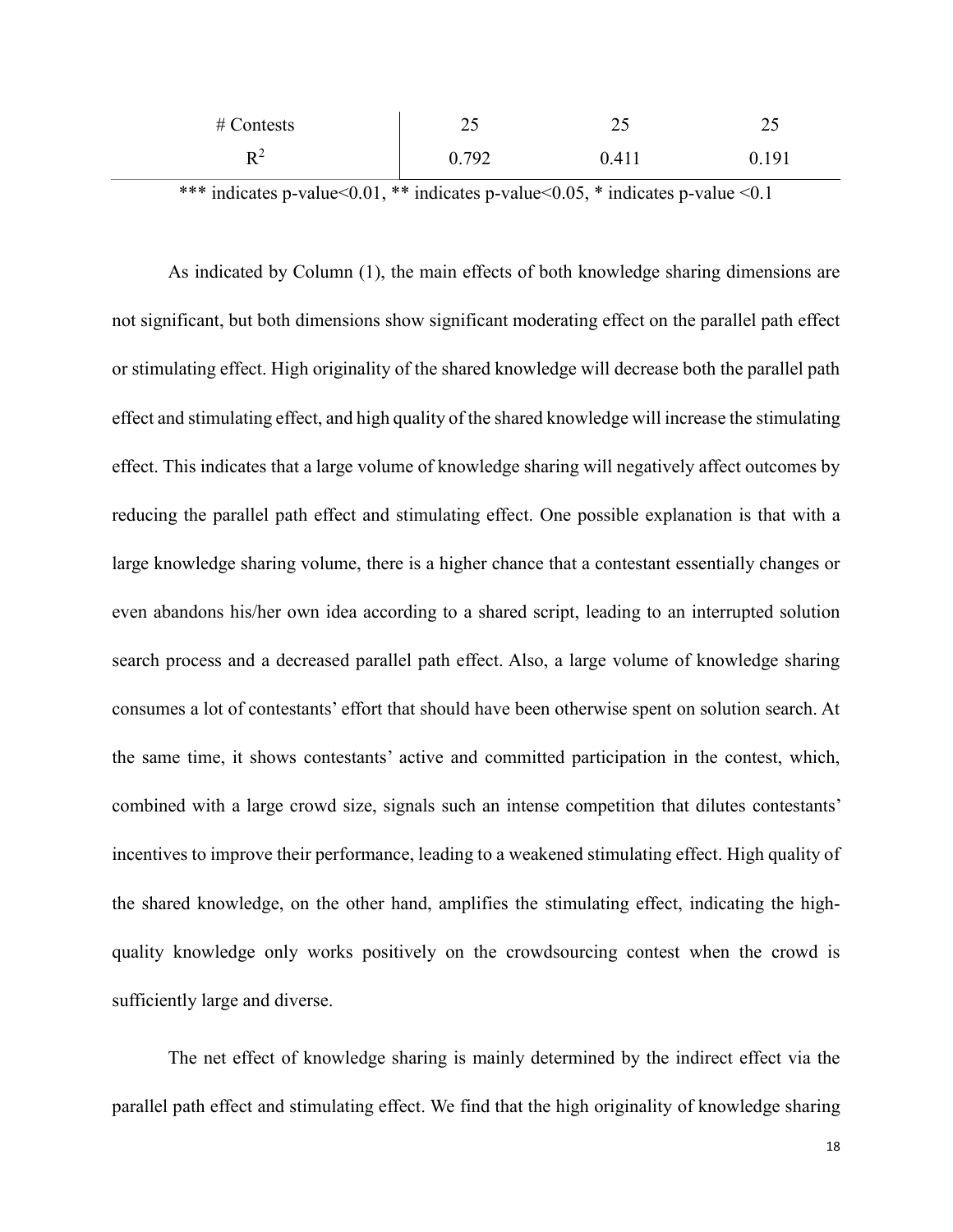has a negative impact while the high quality of knowledge sharing has a positive impact, especially when the submission volume or the crowd size is large. The implication here is that the platform should try to improve the quality of the shared knowledge while at the same time avoid information overload. When the participation of a contest increases, the importance of ensuring high quality and avoiding information overload also increases.

Column (2) shows how knowledge sharing influences average outcome quality from a contest. The results show that the knowledge sharing process does not really affect the overall quality of the submitted solutions. Column (3) shows how knowledge sharing works on the variability of submitted solutions. The two dimensions of knowledge sharing affect the submission variability in a very similar way as they affect the extreme value outcome, though the main effect of knowledge sharing originality is positive for submission variability, which means high originality of knowledge sharing can improve the submission variability when the contest participation is low. The results in Column 3 provide some insight into how knowledge sharing influences the crowdsourcing outcome: it can influence the crowdsourcing outcome via its effect on the submission variability, which is a major determinant for the success of crowdsourcing contests.

#### **5. Contestant-level Analysis**

Besides the effect of knowledge sharing on the overall contest outcome, we are also interested in how knowledge sharing would affect individual contestants' performance. In this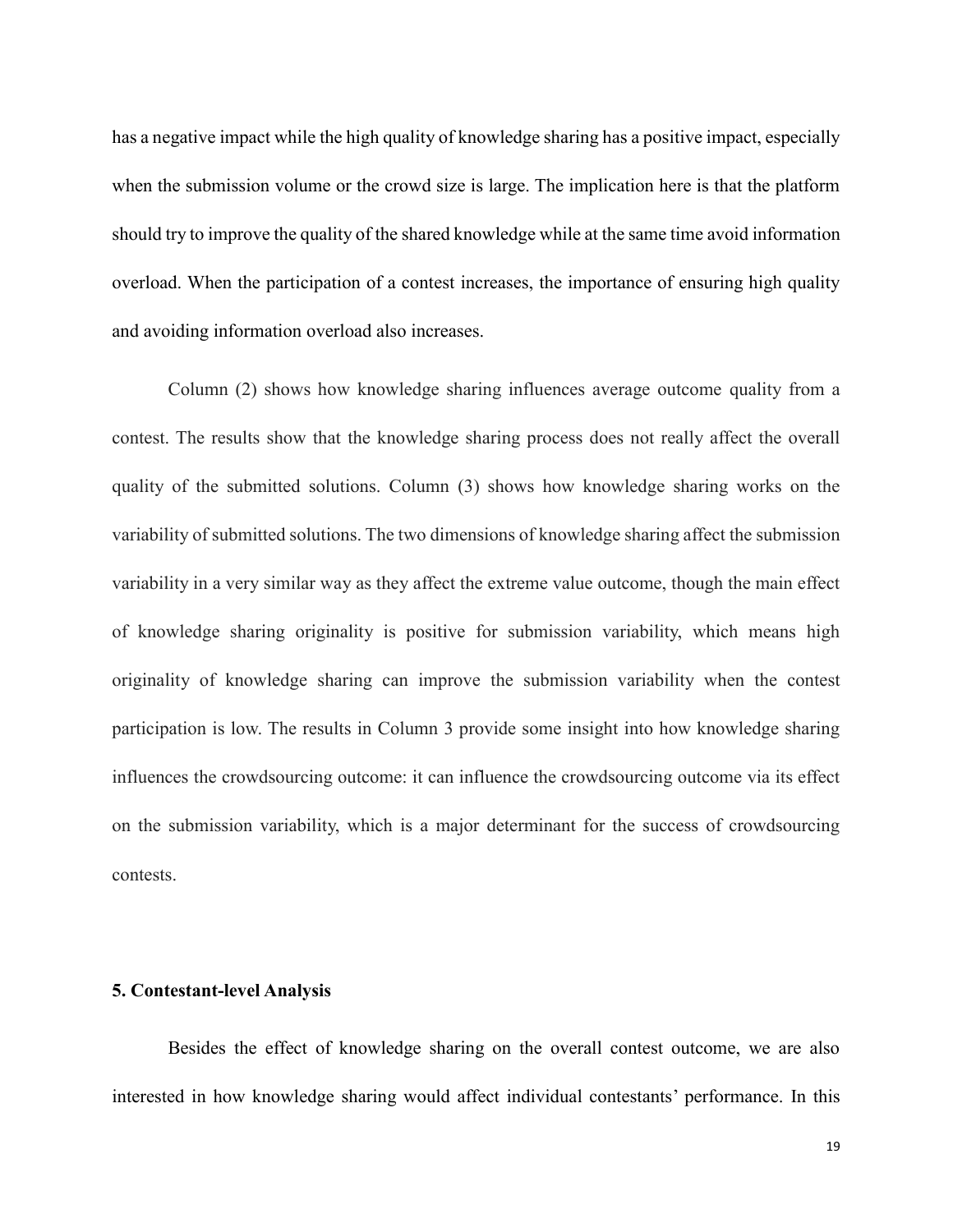section, we provide a contestant-level analysis based on the contestant-level model. We include 1,464 contestants from the 25 contests who have at least voted once for the scripts shared for the contest that they participate in, which shows the evidence that these contestants have read the shared scripts.

In this contestant-level analysis, instead of the maximum score achieved by all contestants in a contest, we use the highest standardized private score that contestant  $i$  gets on day  $t$  ( $Score_{ijt}$ ) to measure the contestant's performance. In the contest-level analysis, we measure the two dimensions of knowledge sharing by using the ratios of original/high-vote scripts to all scripts shared for a contest by a specific day. Here to measure the pure influence of the knowledge shared by others on contestant *i*, we adjust these two knowledge sharing variables by deducting the original/high-vote scripts shared by contestant *i* him/herself on or before contest day  $t - 1$  from the numerators and deducting all the scripts shared by contestant *i* him/herself on or before contest day  $t - 1$  from the denominators. We adjust the number of all scripts  $(S_{i,i,t-1})$  in the same manner. Also, now instead of the contest progress variable  $P_{it}$ , we include the contestant progress variable  $P_{ijt}$ , measured by the ratio of the ordinal number of submission day *t* to the number of all submission days of contestant *i* in contest *j*.

In the contestant-level analysis, we first run a pooled regression which estimates the average effect of knowledge sharing for all contestants in the sample. However, an assumption for the pooled regression is that all contestants are homogeneous, which may not be true since there could exist heterogeneity in contestants' patterns of using the shared knowledge and hence how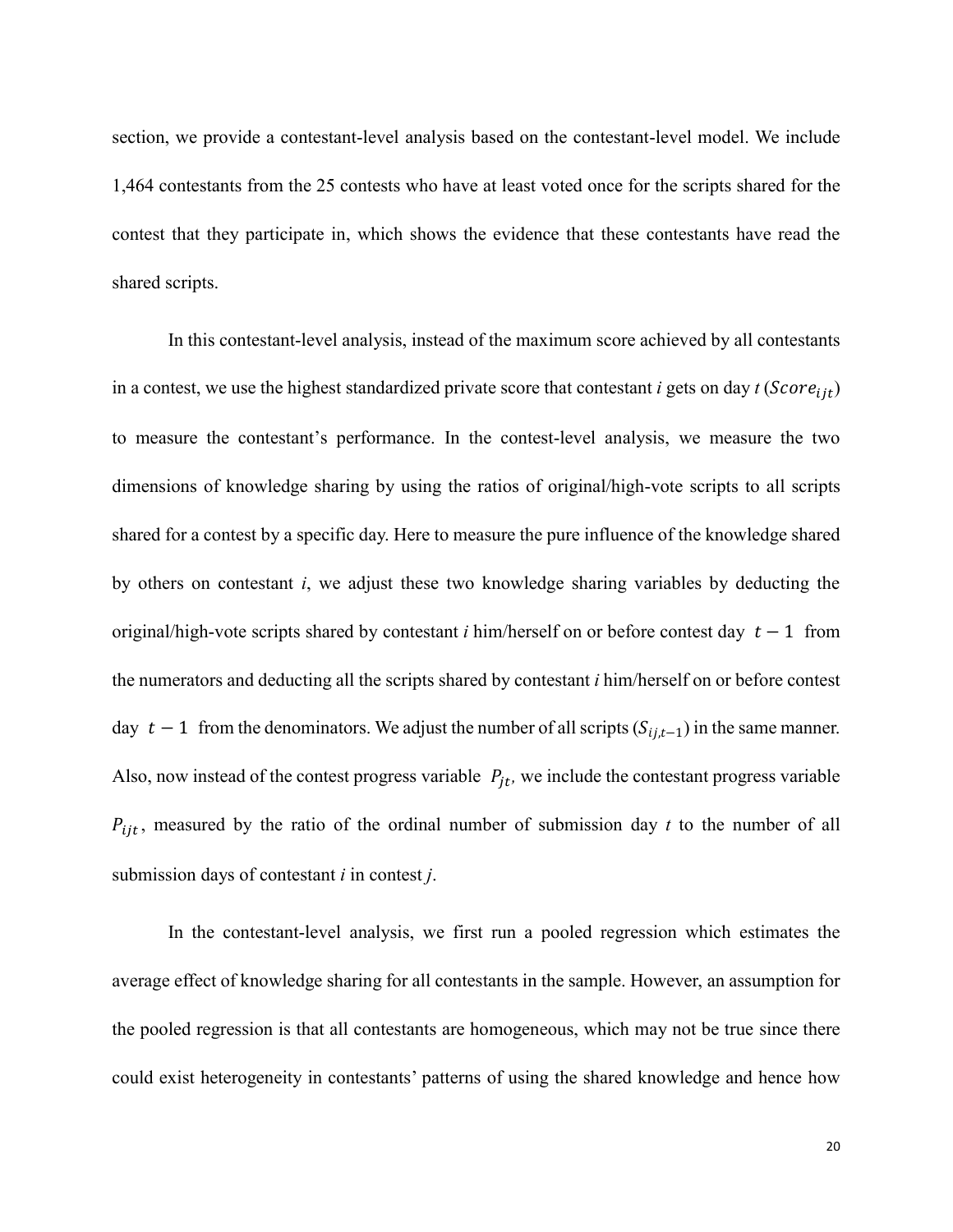they are influenced by knowledge sharing. So we further employ the finite mixture model to capture unobserved individual heterogeneity and to segment contestants. A finite mixture model assumes that contestants can be heterogeneous. It can use contestants' observed crowdsourcing performance together with the knowledge sharing covariates to infer their unobserved knowledgeusing types. Within each contestant segment produced by the finite mixture model, the contestants are assumed to be homogeneous.

Due to the difficulty of estimating fixed effects in the finite mixture model, instead of including the fixed effects for contestant *i* in contest  $j(\eta_{ij})$ , we normalize each variable (including all dependent and independent ones) by deducting its mean for contestant *i* in contest *j* from the original variable to control for the heterogeneity of the contestants and contests. It is worth mentioning that we also checked the fixed effect model for the pooled contestant-level analysis, and the results of including fixed effects are essentially the same with the results of using normalized variables.

$$
Score_{ijt} = \gamma_1 O_{ij,t-1} + \gamma_2 Q_{ij,t-1} + \gamma_3 T Team_{j,t-1} + \gamma_4 O_{ij,t-1} \times T Team_{j,t-1} + \gamma_5 Q_{ij,t-1}
$$

$$
\times T Team_{j,t-1} + \gamma_6 P_{ijt} + \gamma_7 S_{ij,t-1} + \varepsilon_{ijt}
$$

In the contestant-level analysis, we examine the correlation between knowledge sharing and the score a contestant receives on a day. Table 3 shows the results of the pooled regression together with the finite mixture model results. From the results of the pooled analysis, we find overall the high quality of knowledge sharing has a positive impact on a contestant's crowdsourcing performance and amplifies the stimulating effect on a contestant, while the high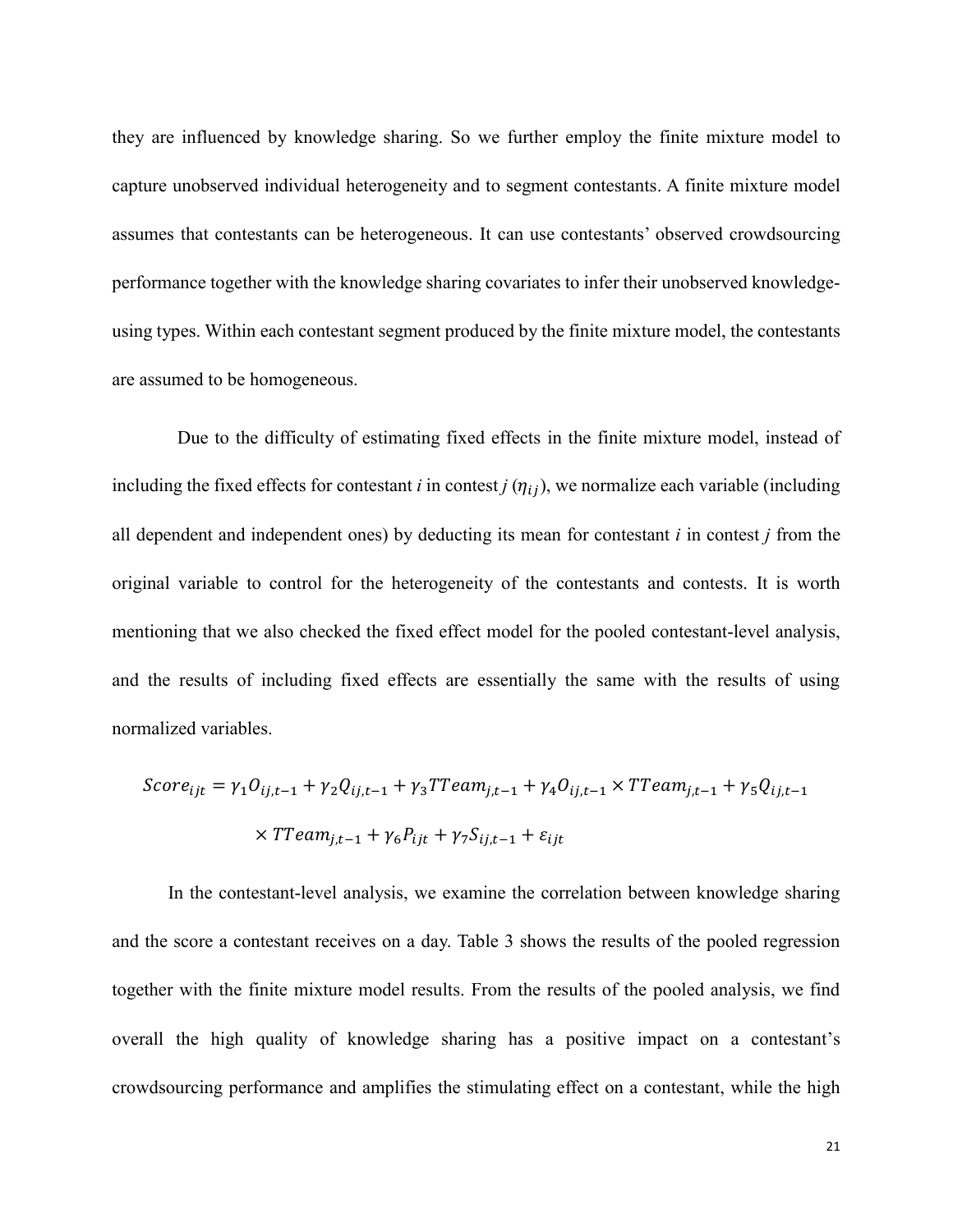originality of knowledge sharing decreases the stimulating effect.

Applying the finite mixture model, we identify three types of contestants that exhibit different knowledge-using tendencies<sup>5</sup>. The 3-segment finite mixture model results show us a different picture from what we find in the pooled analysis. Knowledge sharing has differential impact on the contestants in different segments. Segment 1 consists of 432 contestants (29.51%) out of the 1,464 contestants in our sample. The main effect of high knowledge sharing originality is positive on the contestants in this segment but it decreases the stimulating effect, and high knowledge sharing quality has a negative effect. The magnitudes of all the effects are quite small. Segment 2 consists of 447 contestants (30.53%). Similar to Segment 1, knowledge sharing originality has a positive direct effect but decreases the stimulating effect. But for the contestants in this segment, high knowledge sharing quality has a positive indirect effect via the stimulating effect. Segment 3 consists of 585 contestants (39.36%). High knowledge sharing originality hurts the performance of the contestants in this segment by reducing the stimulating effect. But high knowledge sharing quality works positively on them, improving their performance and increasing the stimulating effect for them.

We compare the contestants' characteristics in different segments to understand what

 $\overline{a}$ 

 $<sup>5</sup>$  A critical issue of applying the finite mixture model is to decide the optimal number of segments.</sup> In this analysis, we compare the 2-segment, 3-segment, 4-segment and 5-segment finite mixture models based on likelihood-based information criteria including AIC and BIC to determine the optimal number of segments. Although 4-segment and 5-segment models can still slightly improve AIC and BIC, the improvement is comparatively small and the major estimation difference between segments is in the coefficients of control variables, not in those of our focal variables. So we choose the 3-segment model considering the model's interpretability and parsimony.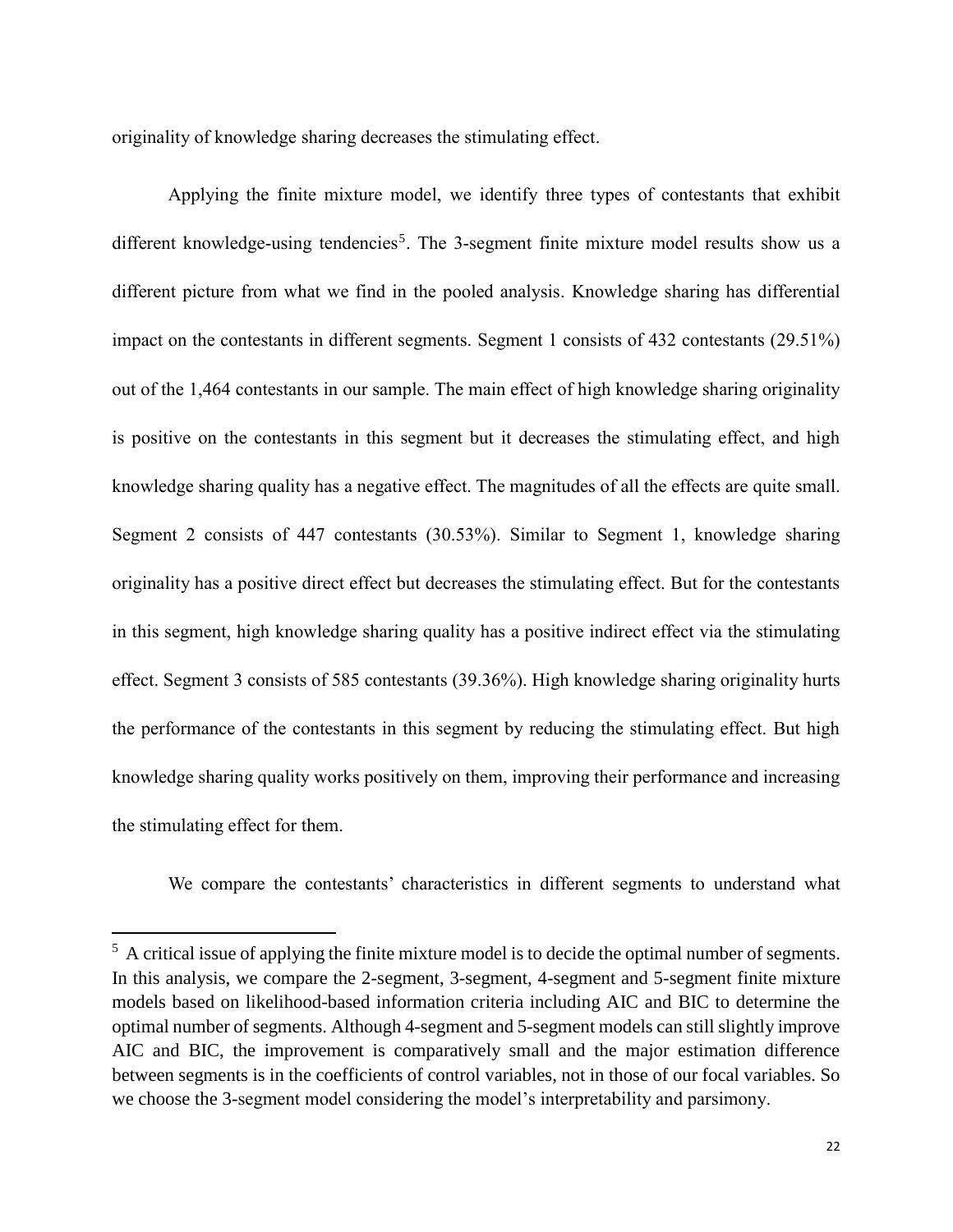contestant type each segment represents. Table 4 shows the means and standard deviations (shown in parentheses) of contestants' best scores, rankings<sup>6</sup> and submission totals for each segment. Contestants in Segment 1 has the lowest average best score as well as the lowest ranking. They also make submissions least frequently. Contestants in Segment 2 has the highest average best score and the highest ranking. They submit most frequently. Contestants in Segment 3 show inbetween performance. Generally speaking, contestants in Segment 1, Segment 2 and Segment 3 provide low performance, high performance and medium performance respectively.

| Dependent Variable<br>$(Score_{\text{fit}})$ | Overall     | Segment 1                | Segment 2   | Segment 3   |
|----------------------------------------------|-------------|--------------------------|-------------|-------------|
| Shared Knowledge Originality                 | $-0.008*$   | $2.19\times10^{-4}$ **   | $0.017***$  | $-0.022$    |
| $(0_{i,j,t-1})$                              | (0.004)     | $(8.94\times10^{-5})$    | (0.001)     | (0.036)     |
| <b>Shared Knowledge Quality</b>              | $0.022***$  | $-3.82\times10^{-4}$ *** | $-0.001$    | $0.089***$  |
| $(Q_{ij,t-1})$                               | (0.007)     | $(1.45\times10^{-4})$    | (0.001)     | (0.020)     |
| Crowd Size                                   | $0.004***$  | $2.33\times10^{-4}$ ***  | $0.004***$  | $0.006***$  |
| $(TTeam_{i,t-1})$                            | (0.001)     | $(1.59\times10^{-5})$    | (0.000)     | (0.002)     |
| $O_{i,i,t-1} \times Tream_{i,t-1}$           | $-0.012***$ | $-4.25\times10^{-4}$ *** | $-0.010***$ | $-0.045***$ |
|                                              | (0.002)     | $(4.61\times10^{-5})$    | (0.000)     | (0.011)     |
| $Q_{i,i,t-1} \times TTeam_{i,t-1}$           | $0.011***$  | $6.59\times10^{-5}$      | $0.004***$  | $0.066***$  |
|                                              | (0.004)     | $(7.74\times10^{-5})$    | (0.001)     | (0.001)     |
| <b>Learning Progress</b>                     | $0.013***$  | $2.97\times10^{-4}$ ***  | $0.004***$  | $0.020***$  |
| $(P_{ijt})$                                  | (0.001)     | $(2.84\times10^{-5})$    | (0.000)     | (0.001)     |
| No. of All Scripts                           | $-0.001***$ | $-2.69\times10^{-7}$     | $-0.001***$ | $-0.003***$ |
| $(S_{ij,t-1})$                               | (0.000)     | $(7.16\times10^{-6})$    | (0.000)     | (0.001)     |
| # Observations                               | 13,462      | 2,591                    | 5,441       | 5,430       |
| # Contestants                                | 1,464       | 432                      | 447         | 585         |
| <b>Segment Share</b>                         |             | 29.51%                   | 30.53%      | 39.96%      |

|  | <b>Table 3. Contestant-level Results</b> |
|--|------------------------------------------|
|--|------------------------------------------|

\*\*\* indicates p-value<0.01, \*\* indicates p-value <0.05, \* indicates p-value <0.1.

 $\overline{a}$ 

<sup>&</sup>lt;sup>6</sup> We use the ranking percentile for comparison. The ranking percentile is calculated by dividing a contestant's ranking in a contest by the number of all ranked contestants in this contest.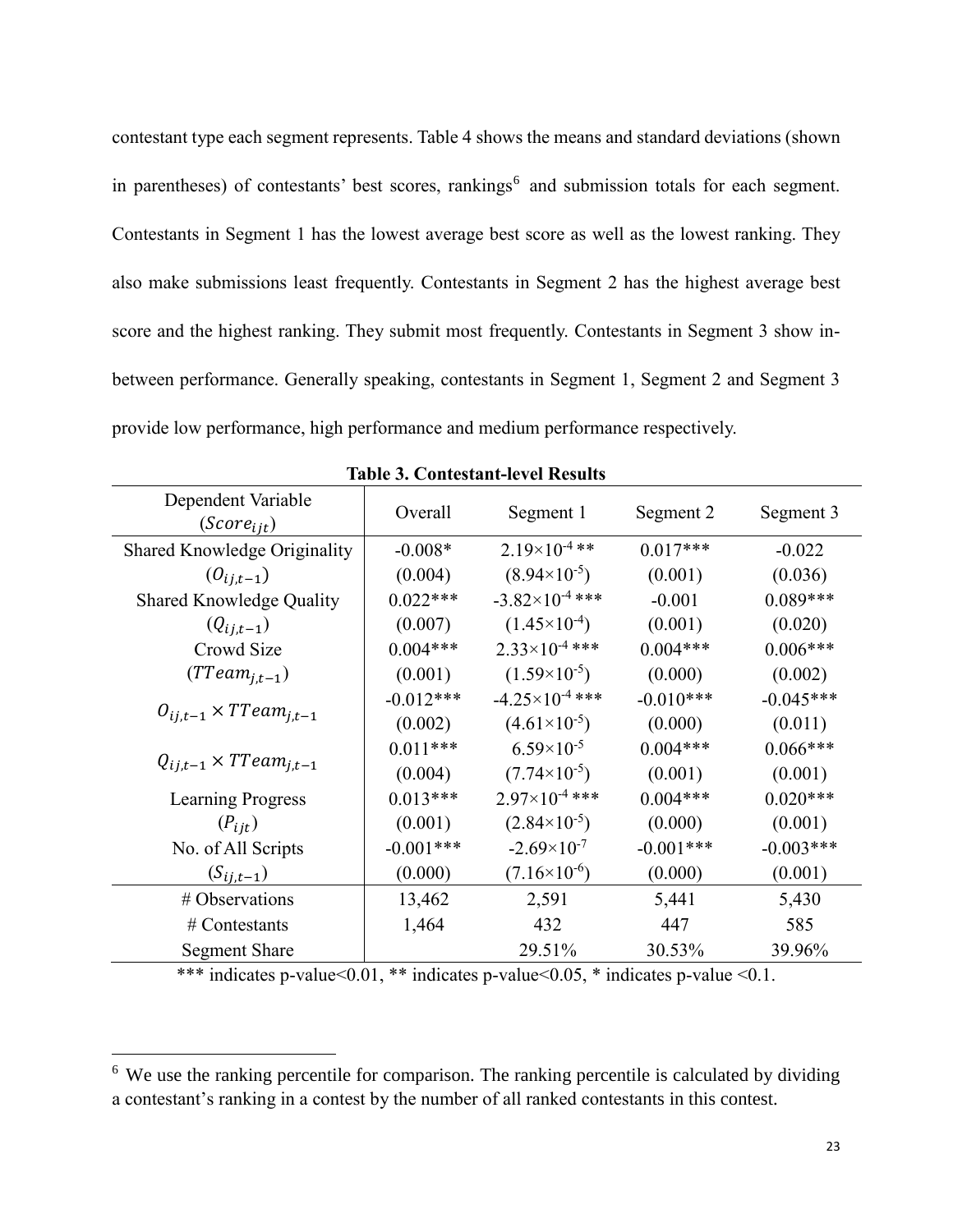|           | Avg. Best Score | Avg. Number of Submissions | Avg. Ranking |
|-----------|-----------------|----------------------------|--------------|
| Segment 1 | 0.019           | 6.234                      | 0.476        |
|           | (0.692)         | (9.121)                    | (0.285)      |
| Segment 2 | 0.401           | 12.353                     | 0.287        |
|           | (0.326)         | (10.674)                   | (0.225)      |
| Segment 3 | 0.370           | 9.516                      | 0.403        |
|           | (0.468)         | (7.829)                    | (0.239)      |

**Table 4. Contestant Segment Comparison<sup>7</sup>**

Combining the performance statistics with the finite mixture model results, we find that for most of the contestants, high originality of knowledge sharing could have a negative impact. It indeed improves high-performance contestants' performance directly, but it reduces the stimulating effect for all three contestant types. High quality of knowledge sharing, on the other hand, positively influences both the medium-performance and high-performance contestants. It mainly improves medium-performance contestants' performance, but negatively impacts lowperformance contestants. Depending on the platform's goal, the platform can choose appropriate strategy to adjust the two knowledge sharing dimensions to help certain types of contestants improve performance.

## **6. Discussion and Conclusion**

 $\overline{a}$ 

In this study, we first examine how different dimensions of knowledge sharing influence the crowdsourcing contests and how they moderate the parallel path effect and stimulating effect.

 $7$  Except that the difference between the average best scores of Segment 2 and Segment 3 is not significant at the 0.1 level (P-value=0.118), all other statistics in the table have significant betweensegment differences at the 0.01 level.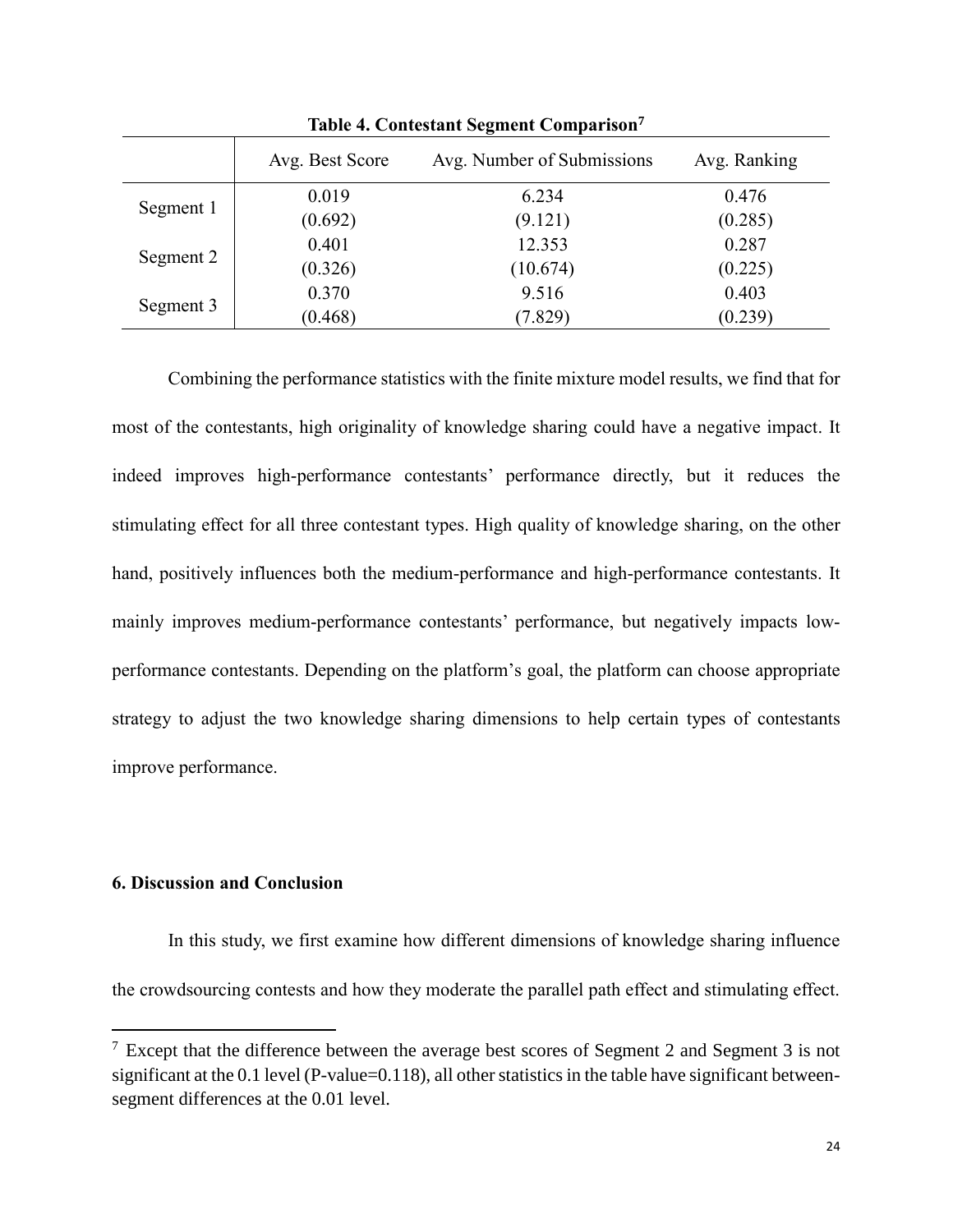We find that high originality of knowledge decreases the parallel path effect and stimulating effect, while high quality of knowledge sharing increases the stimulating effect for a contest.

Then we take one step further to examine how individual contestants are affected by knowledge sharing. From the pooled analysis, we find that contestant performance is positively influenced by the high quality of knowledge sharing. But the pooled contestant-level analysis only shows the overall impact of knowledge sharing on contestant performance; it is of importance to differentiate between different types of contestants in using knowledge and explore how these contestant types contribute differently to the contest final outcome. So we apply a finite mixture model to identify and compare contestants' knowledge-using types, and find knowledge sharing indeed has different effects on contestants, and the different contestant types provide different performance in the contest.

The contestants of high performance would benefit from a large volume of original shared knowledge, as they are able to absorb a wide variety of shared ideas and further obtain inspiration from the various knowledge. On the contrary, medium-performance contestants would be distracted by the large volume of new knowledge and hence be negatively impacted by the high knowledge sharing originality, especially when the competition is intense. High quality of knowledge sharing would amplify the stimulating effect in most cases, and benefit the mediumperformance contestants mostly. But it hurts the performance of those low-performance contestants. These results provide managerial implications for a crowdsourcing platform to understand how knowledge sharing influences contestants of different types and to apply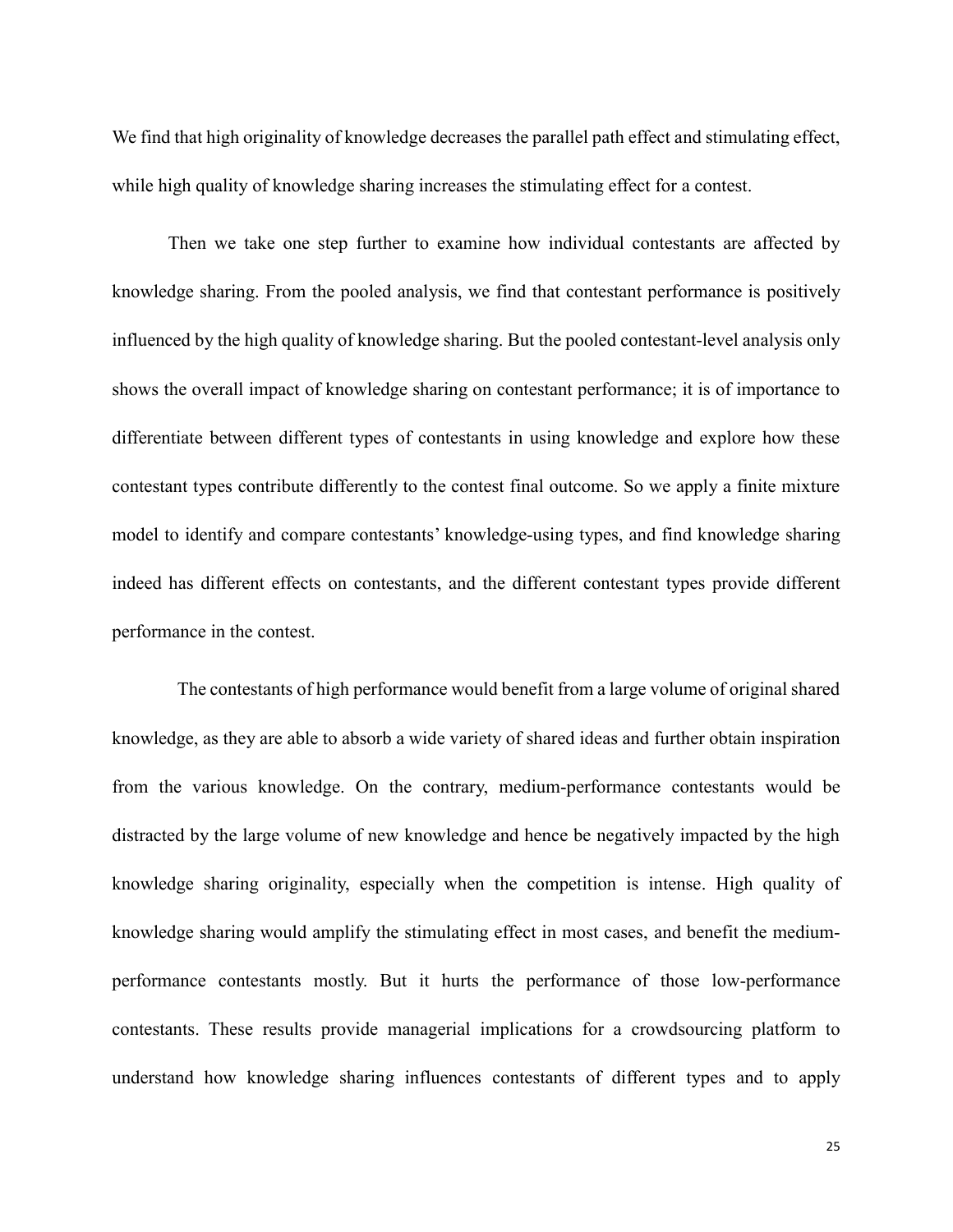appropriate strategies for implementing and encouraging knowledge sharing based on its goals.

In this study, we provide an in-depth analysis on the impact of knowledge sharing on crowdsourcing contests. The main contributions of this research include: 1) adding to the crowdsourcing literature by providing a detailed analysis on the effect of knowledge sharing on crowdsourcing contest outcomes and contestants' crowdsourcing performance; 2) providing an examination of how knowledge sharing alters crowdsourcing mechanisms by moderating the parallel path effect and stimulating effect; 3) adding to the knowledge management literature by demonstrating that both positive and negative effects of knowledge sharing exist on crowdsourcing platforms, which is different from other scenarios where knowledge sharing is usually shown to be beneficial; and 4) providing managerial implications for crowdsourcing platforms to identify contestants' knowledge-using types and understand how shared knowledge impacts different types.

#### **References**

- Arthur, J. B., & Huntley, C. L. 2005. "Ramping up the organizational learning curve: Assessing the impact of deliberate learning on organizational performance under gainsharing," *Academy of Management Journal* (48:6), pp. 1159-1170.
- Bayus, B. L. 2013. "Crowdsourcing New Product Ideas over Time: An Analysis of the Dell IdeaStorm Community," *Management Science* (59:1), pp. 226–244.
- Boudreau, K. J., Lacetera, N., and Lakhani, K. R. 2011. "Incentives and Problem Uncertainty in Innovation Contests: An Empirical Analysis," *Management Science* (57:5), pp. 843–863.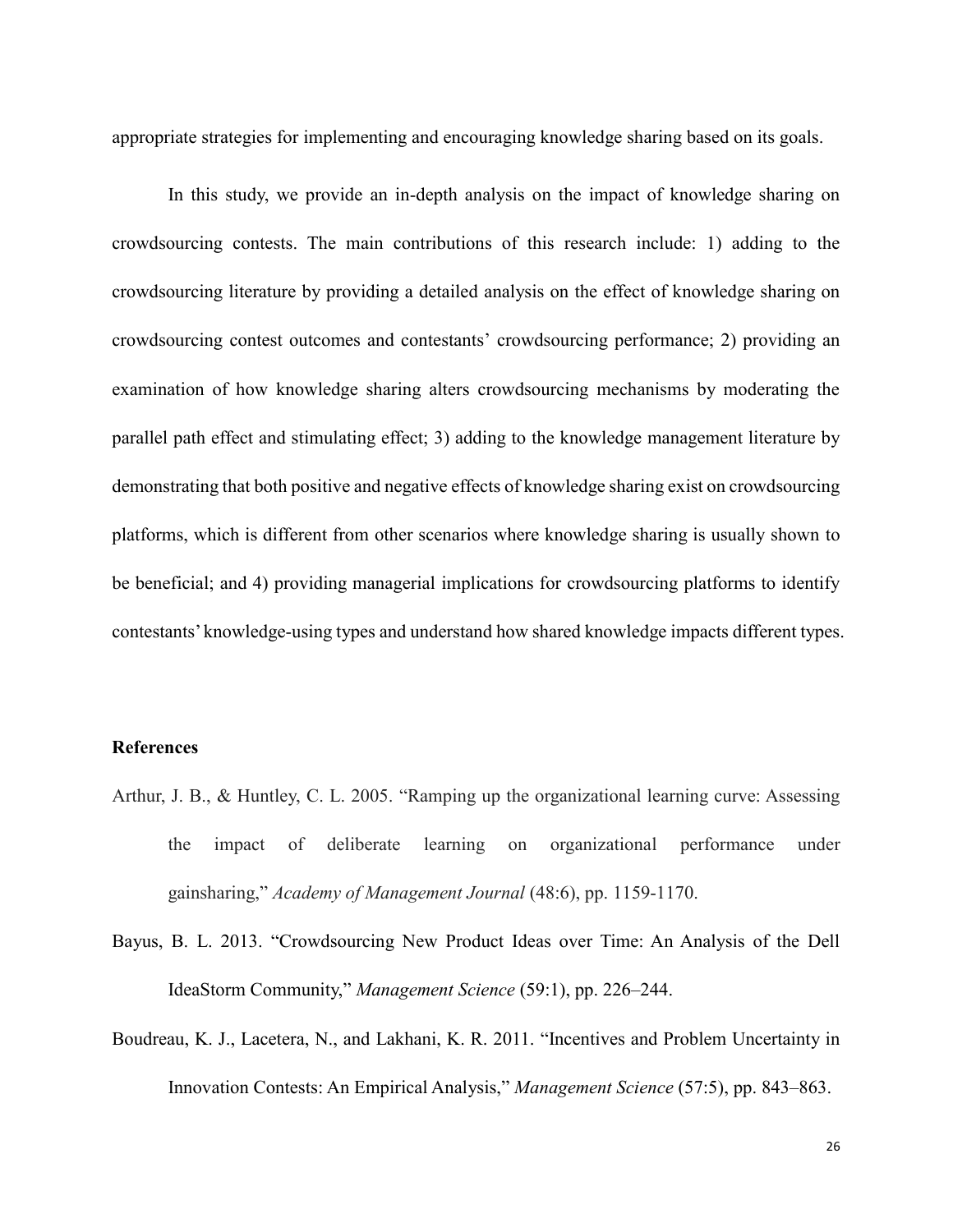- Boudreau, K. J., Helfat, C. E., Lakhani, K. R., and Menietti, M. 2016. "Performance Responses to Competition across Skill-levels in Rank Order Tournaments: Field Evidence and Implications for Tournament Design.," *RAND Journal of Economics* (47:1), pp. 140–165.
- Cabrera, A., & Cabrera, E. F. 2002. "Knowledge-sharing dilemmas," *Organization studies* (23:5), pp. 687-710.
- Cabrera, E. F., & Cabrera, A. 2005. "Fostering knowledge sharing through people management practices," *The international journal of human resource management* (16:5), pp. 720-735
- Collins, C. J., & Smith, K. G. 2006. "Knowledge exchange and combination: The role of human resource practices in the performance of high-technology firms," *Academy of management journal* (49:3), pp. 544-560.
- Cummings, J. N. 2004. "Work groups, structural diversity, and knowledge sharing in a global organization," *Management science*, (50:3), pp. 352-364.
- Dissanayake, I., Zhang, J. I. E., and Gu, B. I. N. 2015. "Task Division for Team Success in Crowdsourcing Contests: Resource Allocation and Alignment Effects," *Journal of Management Information Systems* (32:2), pp. 8–39.
- Hansen, M. T. 2002. "Knowledge networks: Explaining effective knowledge sharing in multiunit companies," *Organization science* (13:3), pp. 232-248.
- Hendriks, P. 1999. "Why share knowledge? The influence of ICT on the motivation for knowledge sharing," *Knowledge and process management* (6:2), pp. 91.
- Huang, Y., Vir Singh, P., & Srinivasan, K. 2014. "Crowdsourcing new product ideas under consumer learning," *Management science* (60:9), pp. 2138-2159.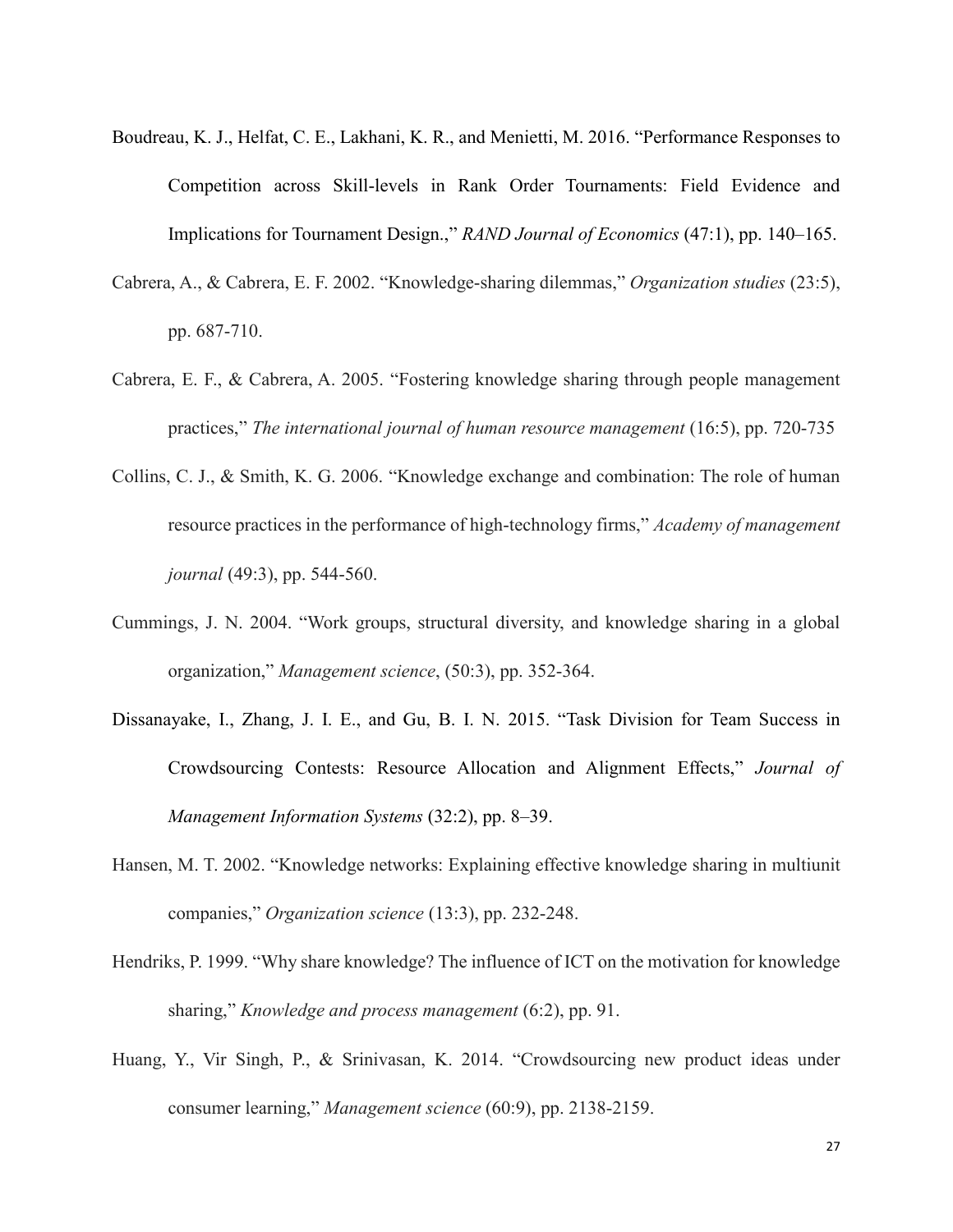- Ismail Al-Alawi, A., Yousif Al-Marzooqi, N., & Fraidoon Mohammed, Y. 2007. "Organizational culture and knowledge sharing: critical success factors," *Journal of knowledge management* (11:2), pp. 22-42.
- Jackson, S. E., Chuang, C. H., Harden, E. E., Jiang, Y., & Joseph, J. M. 2006. "Toward developing human resource management systems for knowledge-intensive teamwork," *Research in personnel and human resources management*, (25:6), pp. 27-70.
- Jeppesen, L. B., and Lakhani, K. R. 2010. "Marginality and Problem Solving Effectiveness in Broadcast Search," *Organization Science* (21:5), pp. 1016–1033.
- List, J., Van Soest, D., Stoop, J., & Zhou, H. 2014. *On the role of group size in tournaments: Theory and evidence from lab and field experiments* (No. w20008). National Bureau of Economic Research.
- Pulakos, E.D., & Dorsey, D.W., and Borman, W.C., 2003. "Hiring for knowledge-based competition," in *Managing knowledge for sustained competitive advantage: Designing strategies for effective human resource management*, S. E. Jackson, A. DeNisi, & M. A. Hitt (eds.), John Wiley & Sons, pp. 155-177.
- Quinn, J. B., Anderson, P., & Finkelstein, S. 1996. "Leveraging intellect," *The Academy of Management Executive* (10:3), pp. 7-27.
- Terwiesch, C., and Xu, Y. 2008. "Innovation contests, open innovation, and multiagent problem solving," *Management Science* (54:9), pp. 1529–1543.
- Wang, S., & Noe, R. A. 2010. "Knowledge sharing: A review and directions for future research," *Human Resource Management Review* (20:2), pp. 115-131.